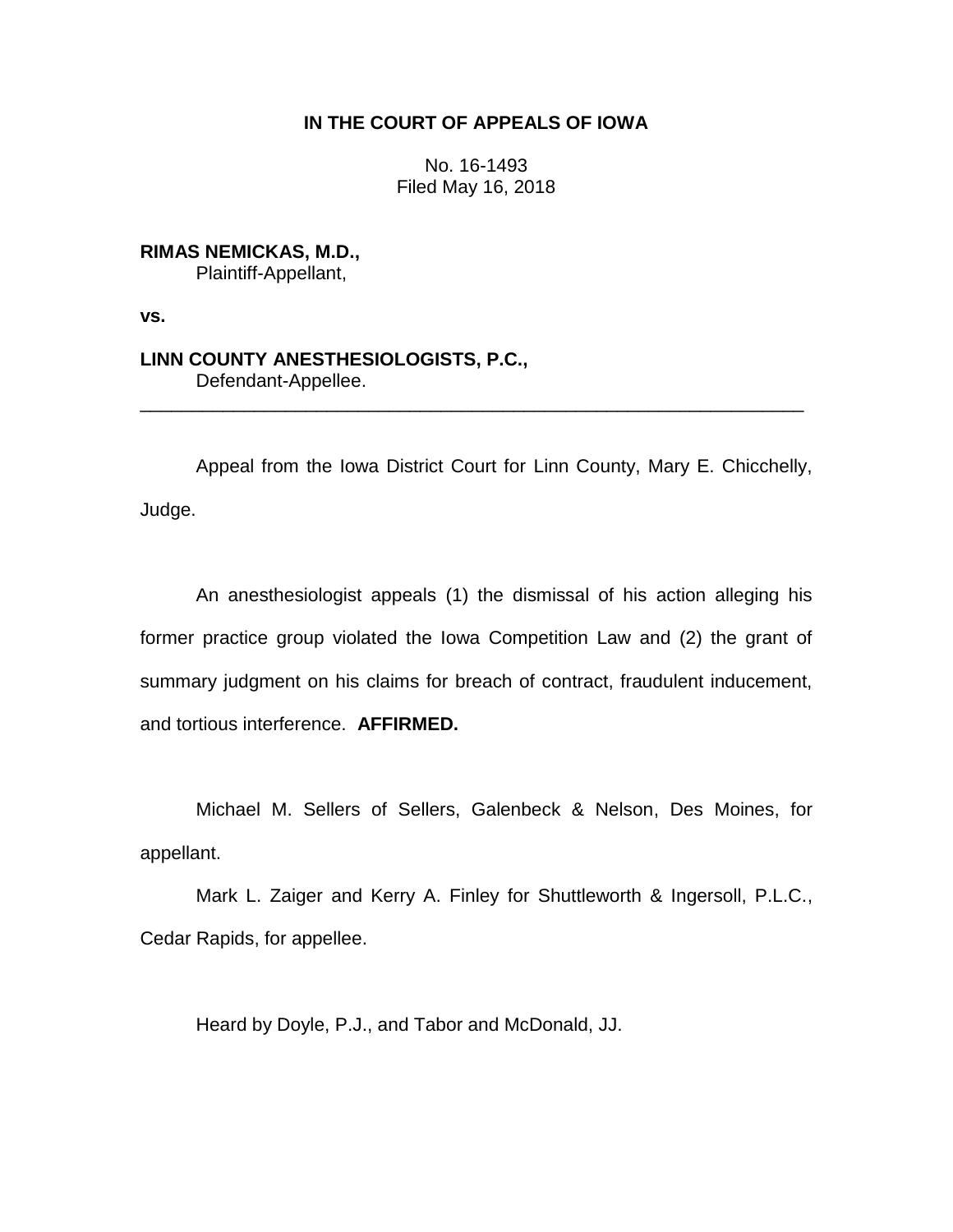### **TABOR, Judge.**

When Dr. Rimas Nemickas was practicing with Linn County Anesthesiologists, P.C. (LCA), the group entered into exclusive contracts with two Cedar Rapids hospitals. After the practice group terminated his employment contract, Dr. Nemickas sued LCA under Iowa's anti-monopoly statute, Iowa Code section 553.5 (2015). Dr. Nemickas also accused LCA of breach of contract, fraudulent inducement, and tortious interference. The district court granted LCA's motion to dismiss the section 553.5 action, finding the doctor lacked standing to bring a state antitrust claim. The district court issued summary judgment for LCA on the remaining claims. Dr. Nemickas now challenges the district court's rejection of his amended pleadings, the dismissal of his antitrust suit, and the grant of summary judgment. We find no abuse of discretion in the district court's handling of the myriad of amended pleadings filed by Dr. Nemickas. And we find no legal error in the district court's dismissal of the antitrust action or its grant of summary judgment on the contract-related claims. Accordingly, we affirm.

#### **I. Facts and Prior Proceedings**

Dr. Nemickas is a board-certified doctor of medicine and anesthesiology. He joined LCA in 1999 and became a shareholder of the practice in 2005. In 2012, LCA entered into separate contracts with two Cedar Rapids hospitals, Mercy Medical Center and St. Luke's Hospital, to be their exclusive provider of anesthesiology services. Two years later, in July 2014, LCA notified Dr. Nemickas that the officers of the practice would recommend his contract not be renewed as of December 2014. In August 2014, Dr. Nemickas filed a petition at law and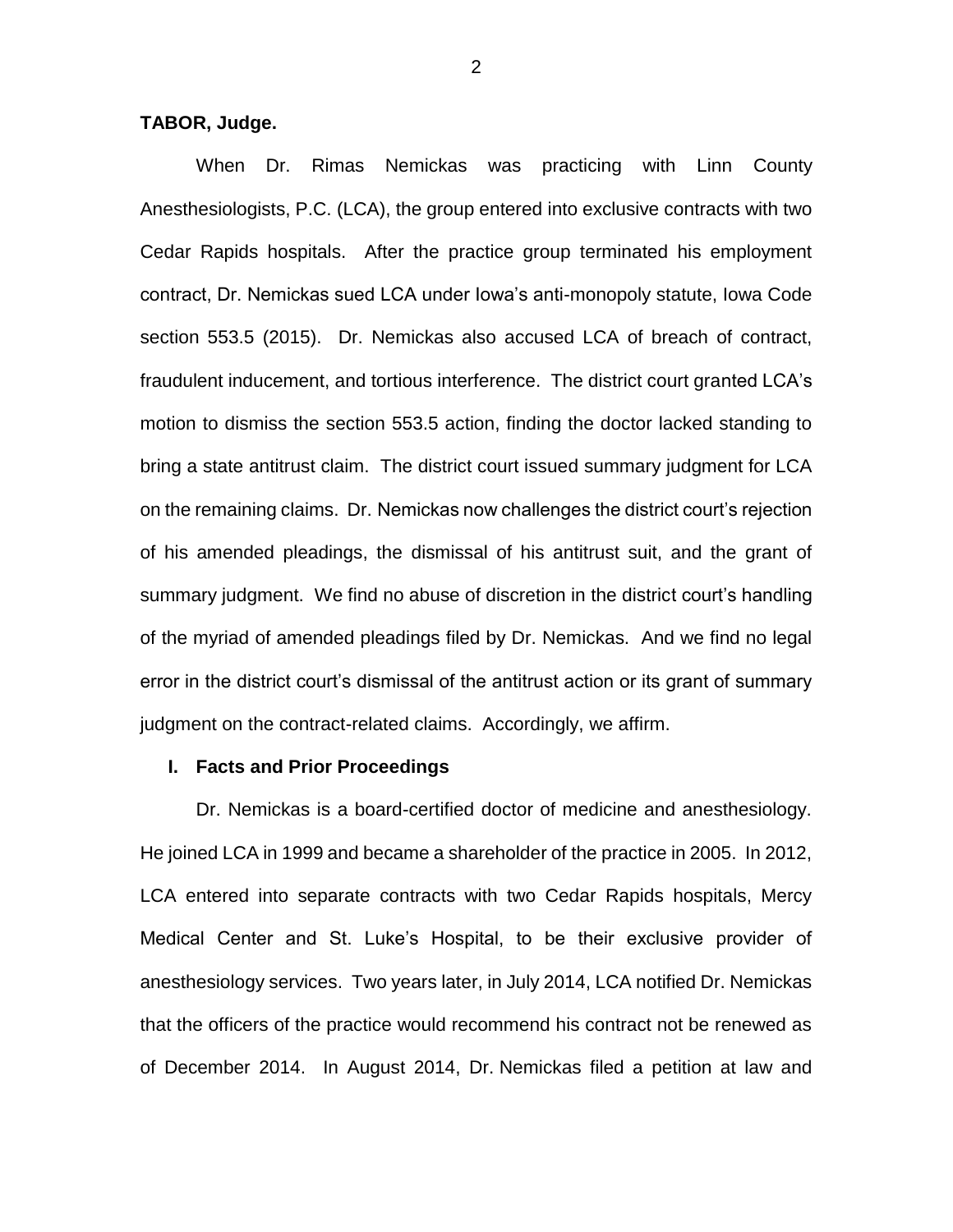requested a temporary restraining order against LCA's employment action. The petition also alleged a breach of contract by LCA.

The district court restrained LCA from holding its board meeting to consider Dr. Nemickas's employment status until after the parties conducted mediation as spelled out in the employment agreement. In September, the court expanded its injunction, ordering mediation occur within thirty days as set out in amendments to the agreement and that LCA provide Dr. Nemickas with ten days' written notice of the mediation and a list of specific events contributing to its decision not to renew his contract.

LCA provided Dr. Nemickas with notice on October 1 of the grievance committee meeting set for October 14. The practice also provided reasons for its proposed action, a series of complaints dating from 2000 to 2014 "demonstrating a lack of diligence regarding patient care." The list included: "complaints and reports from charge nurses at both Mercy and St. Luke's of a routine failure to review patient charts prior to administering anesthetic," "making social plans on phone while patient moving on table," "several incidents of falling asleep," and "inattentiveness to patients during general anesthesia while talking on phone". LCA also provided reports and complaints dating from 2000 to 2013 reflecting "disruptive and inappropriate conduct" by Dr. Nemickas, including "multiple events centered around explosive personality and inappropriate conversations in front of awake patients and Dr. Nemickas denying having any problem at follow up meeting." LCA summarized: "Based on chronic and recurring issues the Practice did not find Dr. Nemickas's behavior and performance consistent with the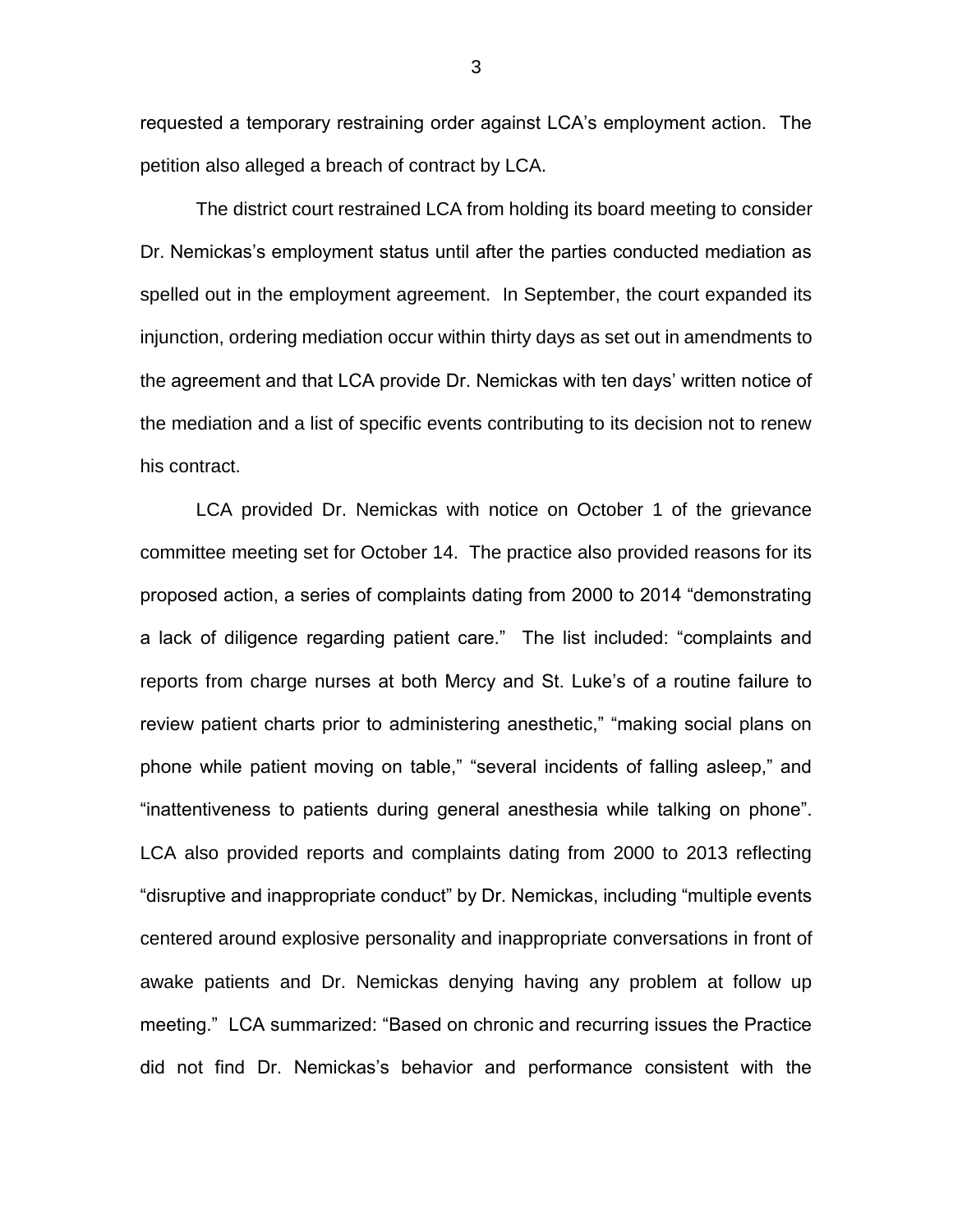Practice's mission statement." Dr. Nemickas submitted a ten-page response to LCA's concerns to the grievance committee.

After its October 14 meeting, the grievance committee recommended LCA's concerns be considered by all shareholders in December 2014. Some data findings gathered by the grievance committee were sent late to Nemickas, but he received them before the scheduled meeting. Dr. Nemickas filed a request to enjoin any meeting to address his employment status which the district court denied. Dr. Nemickas was not present when the grievance committee presented to the LCA, but was able to make his own presentation and participate in the shareholder vote. After hearing presentations from both sides, twenty-four shareholders voted to issue Dr. Nemickas a ninety-day notice of "voluntary termination"; four opposed the motion and one abstained. On December 12, LCA sent Dr. Nemickas written notice of termination effective March 14, 2015. The doctor filed a fourth request for injunctive relief on March 2, asking the court to set aside LCA's decision to terminate his contract. The court denied the request. On March 14, Dr. Nemickas resigned his position with LCA. Both Mercy and St. Luke's advised Dr. Nemickas that he could not provide anesthesia services because of their exclusive contracts with LCA. But Dr. Nemickas continued to provide anesthesia services at the Surgery Center of Cedar Rapids under his St. Luke's privileges.

In April 2015, Dr. Nemickas filed an amended and substituted petition alleging three counts: breach of contract, fraudulent inducement, and antitrust violations under chapter 553. In May 2015, the court granted leave to amend. In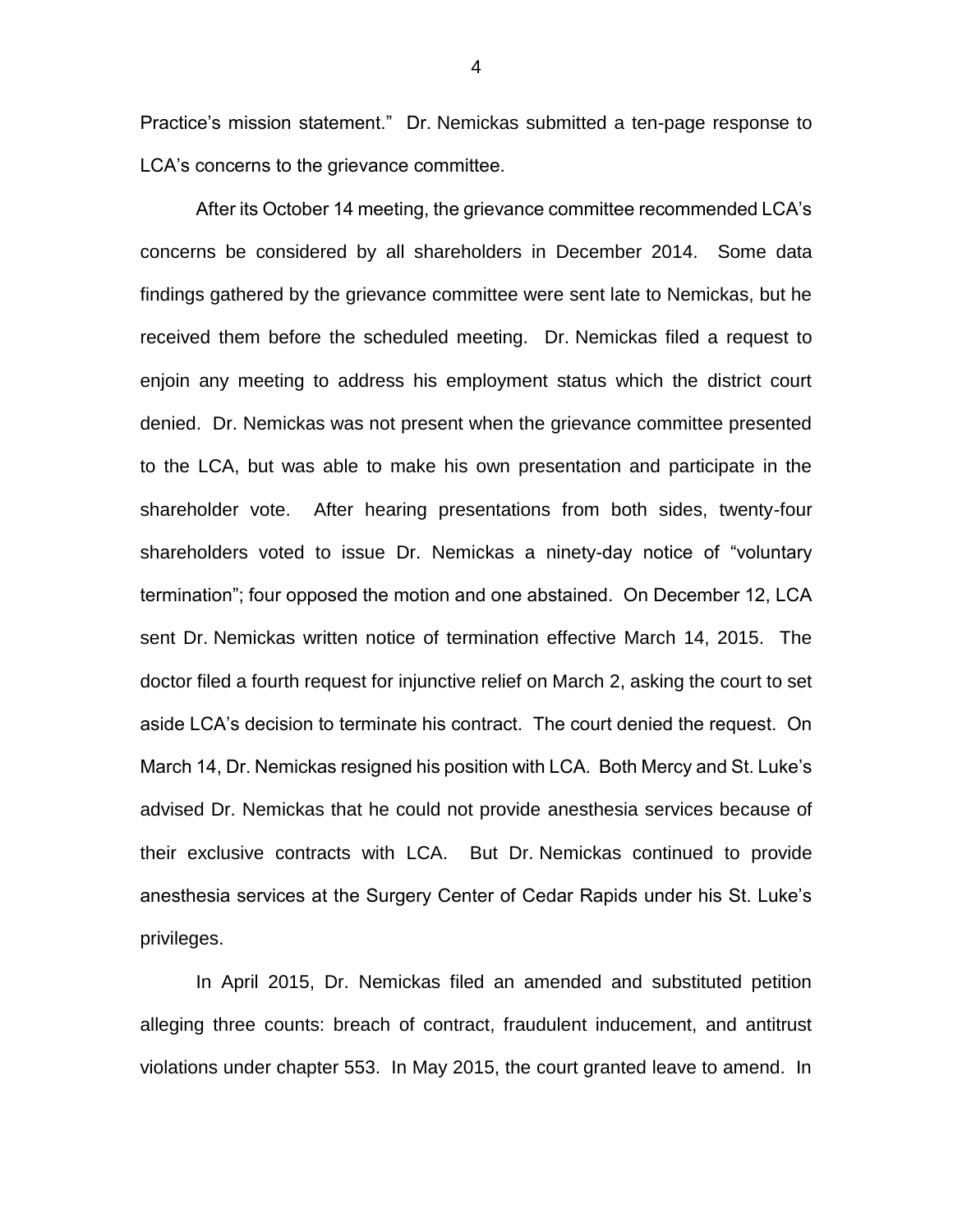June 2015, LCA filed a partial motion to dismiss, asserting Dr. Nemickas lacked standing to pursue the state antitrust claim.

During the summer of 2015, Dr. Nemickas tried repeatedly to amend his amended and substituted petition. On July 24, 2015, Dr. Nemickas filed a motion for leave to amend his petition to add a count of tortious interference. The motion also sought to change the caption to assert he was bringing the action "on behalf of himself and consumers of anesthesia services." LCA resisted the proposed amendment, arguing Dr. Nemickas lacked third-party standing to assert the chapter 553 action on behalf of unidentified consumers. In a third motion to amend filed August 12, Dr. Nemickas sought permission to add Mercy and St. Luke's hospitals as defendants in his antitrust action. LCA resisted.

The district court granted LCA's partial motion to dismiss on October 5, 2015. In that same ruling, the court denied Dr. Nemickas's motion to file a second amended and substituted petition. After a series of filings by Dr. Nemickas seeking reconsideration, the district court confirmed the dismissal on December 10. Dr. Nemickas sought interlocutory review of that ruling, which our supreme court denied.

LCA filed a motion for summary judgment in May 2016 with respect to Dr. Nemickas's claims for breach of contract, tortious interference, and fraudulent inducement. The motion noted the court had not granted Dr. Nemickas express permission to amend his petition to include the tortious interference claim but asserted LCA did not resist the motion to amend with respect to that claim. In August 2016, the district court granted LCA's motion for summary judgment in its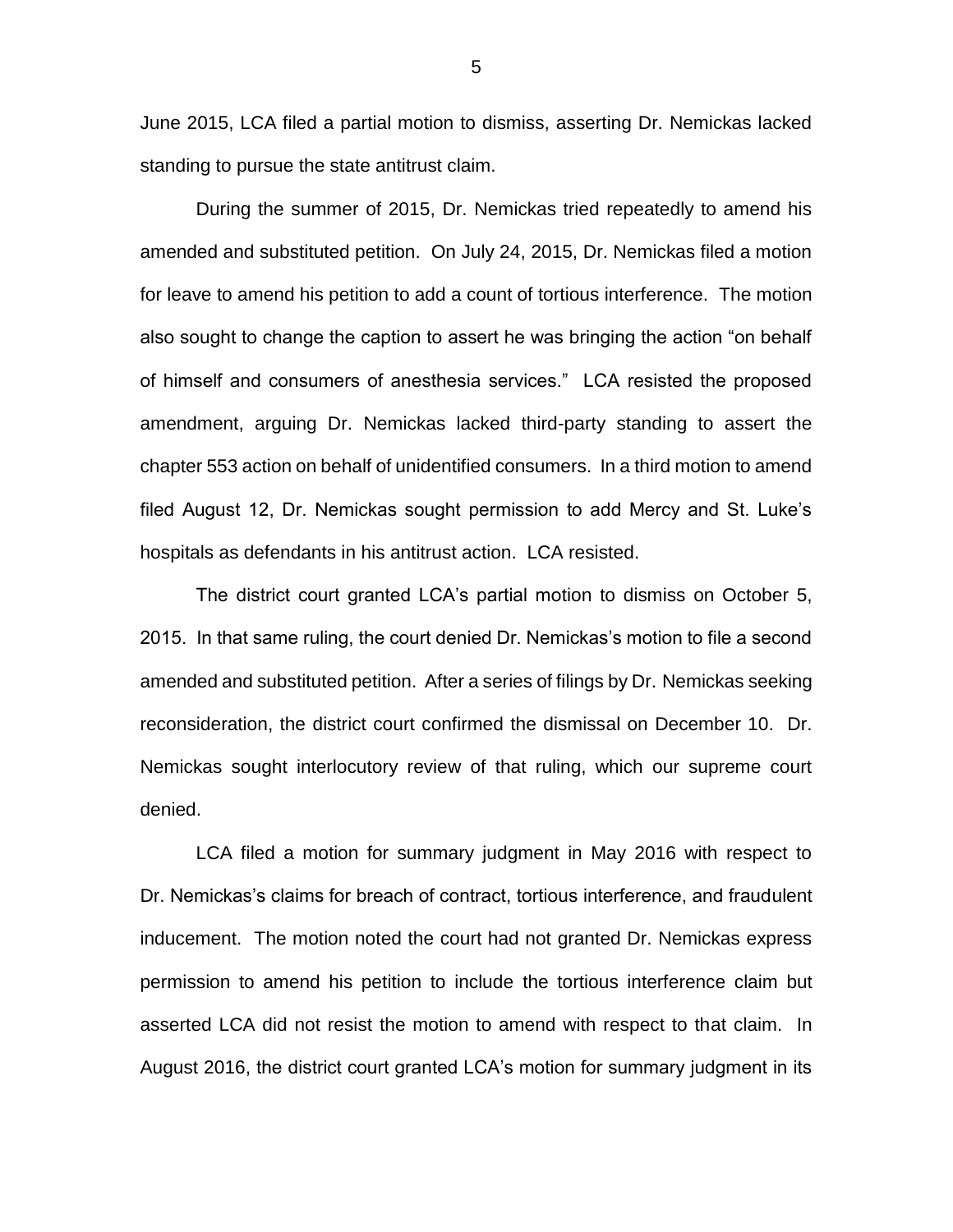entirety and ordered Dr. Nemickas to resign his clinical privileges and to "cease and desist" practicing anesthesia at St. Luke's Hospital. Dr. Nemickas appeals.

#### **II. Scope and Standards of Review**

Dr. Nemickas contends because he requested remedies in equity regarding the antitrust claim, our review should be de novo. *See* Iowa R. App. P. 6.907. LCA disagrees, arguing appellate review of dismissals for lack of standing in antitrust suits is for the correction of legal error. *See Southard v. Visa U.S.A. Inc*., 743 N.W.2d 192, 194 (Iowa 2007). We agree with LCA. We review the dismissal for errors at law. *Comes v. Microsoft Corp*., 646 N.W.2d 440, 442 (Iowa 2002). We will affirm "if the petition shows no right of recovery under any state of the facts." *Id.* (citing *Barnes v. State*, 611 N.W.2d 290, 292 (Iowa 2000)). We consider the petition's allegations in the light most favorable to the plaintiff. *Id.*

Dr. Nemickas asks us to review the district court's denial of his motions to amend for the correction of errors at law. LCA argues our review is for abuse of discretion. *See Rife v. D.T. Corner, Inc*., 641 N.W.2d 761, 766 (Iowa 2002). ("We afford district courts considerable discretion in ruling on motions for leave to amend pleadings." (citing *Davis v. Ottumwa YMCA*, 438 N.W.2d 10, 14 (Iowa 1989))). LCA is again correct, we will only reverse "when a clear abuse of discretion has been shown." *See Davis*, 438 N.W.2d at 14 (citing *B & B Asphalt Co. v. T.S. McShane Co.*, 242 N.W.2d 279, 284 (Iowa 1976)).

The parties agree we review the grant of summary judgment for the correction of legal error. *See Baker v. City of Iowa City*, 867 N.W.2d 44, 51 (Iowa 2015).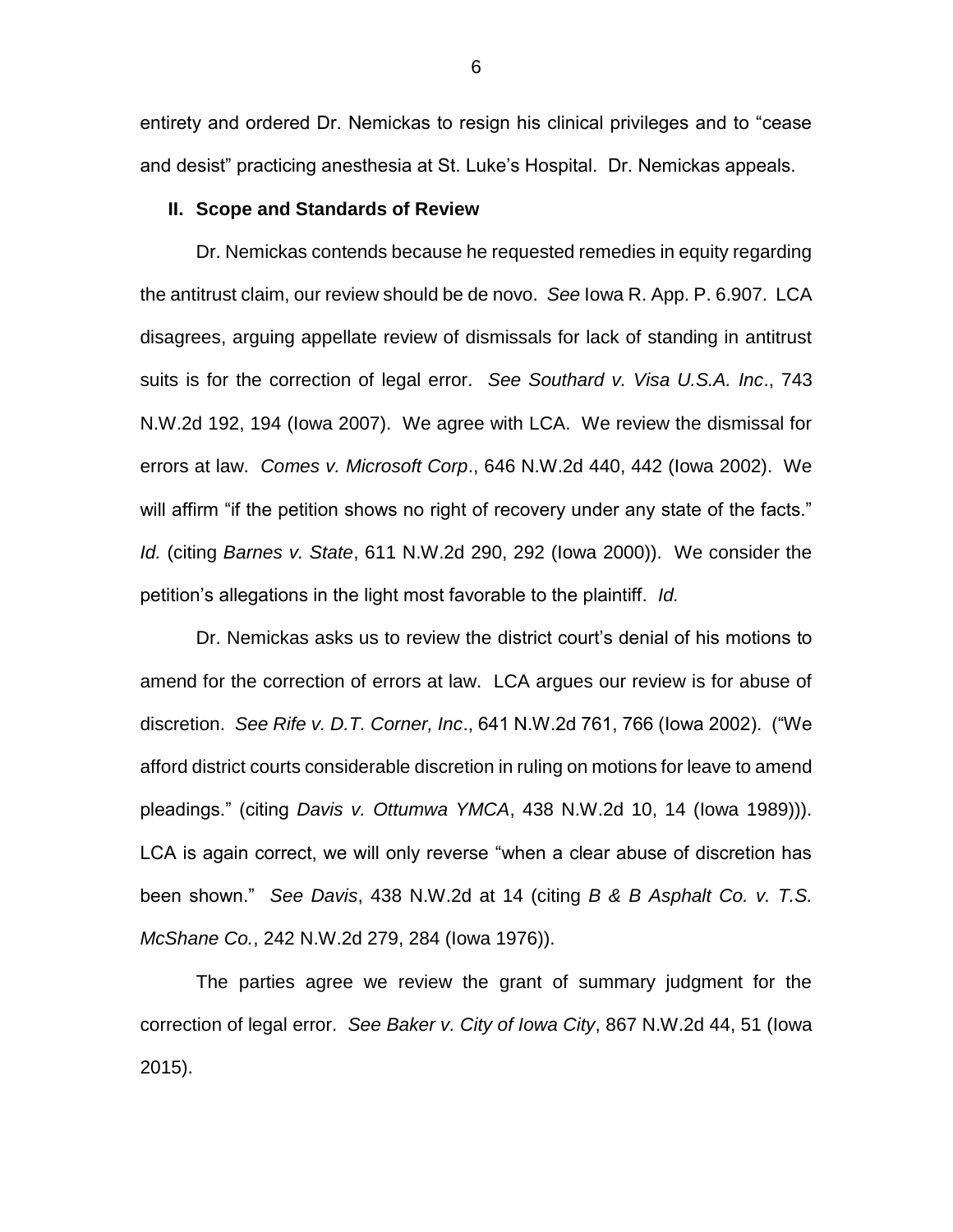### **III. Analysis**

 $\overline{a}$ 

### **A. Did the District Court Properly Dismiss the Antitrust Claim?**

Dr. Nemickas based his antitrust claim on section  $553.5$ <sup>1</sup> known as the antimonopoly provision, which reads: "A person shall not attempt to establish or establish, maintain, or use a monopoly of trade or commerce in a relevant market for the purpose of excluding competition or of controlling, fixing, or maintaining prices." Section 553.5 is the counterpart to section 2 of the Sherman Act.<sup>2</sup> *See Mueller v. Wellmark, Inc.*, 861 N.W.2d 563, 565 (lowa 2015).<sup>3</sup> Under lowa's Competition Law, the definition of "person" includes an "enterprise" which, in turn, includes a professional corporation. Iowa Code § 553.3(2), (4). The law defines "trade or commerce" broadly as "any economic activity involving or relating to any commodity, service, or business activity." *Id.* § 553.3(8); *see Neyens v. Roth*, 326 N.W.2d 294, 297 (Iowa 1982). And to round out the definitions, "'relevant market'

 $<sup>1</sup>$  In its October 2015 ruling, the district court noted the doctor's amended petition did not</sup> specify whether he was advancing a claim under section 553.4 (Restraint prohibited) or 553.5 (Monopoly prohibited) but clarified it was the latter in his partial resistance to LCA's motion to dismiss.

<sup>&</sup>lt;sup>2</sup> Congress passed the Sherman Act, 15 U.S.C.  $\S$ § 1–7, in 1890 to preserve "free and unfettered competition as the rule of trade." *See* Molly Ebraheim, *Antitrust and Hospital Mergers: Uniqueness and Consistency in Market Definition Analysis*, 48 U. Tol. L. Rev. 337, 343 (2017). In 1914, Congress passed additional antitrust laws, including the Clayton Act, 15 U.S.C. § 18, to address certain mergers and acquisitions. *Id*. "Exclusive dealing arrangements that involve commodities may be challenged under either the Sherman Act or the Clayton Act, while those that involve a service or something other than a commodity may be challenged only under the Sherman Act." 54 Am. Jur. 2d Monopolies and Restraints of Trade § 141 (2018) (citing *Stop & Shop Supermarket Co. v. Blue Cross & Blue Shield of Rhode Island*, 239 F. Supp. 2d 180 (D.R.I. 2003).

<sup>3</sup> *Mueller* rejected a claim under section 553.4, which provides: "A contract, combination, or conspiracy between two or more persons shall not restrain or monopolize trade or commerce in a relevant market." Section 553.4 is the counterpart to section 1 of the Sherman Act. *Id*. at 567–68. Because section 1 applies to concerted action that restrains trade, federal courts have held that it requires two or more defendants. *Energy Conversion Devices Liquidation Tr. v. Trina Solar Ltd.*, 833 F.3d 680, 684 (6th Cir. 2016), *cert. denied*, 137 S. Ct. 1582 (2017).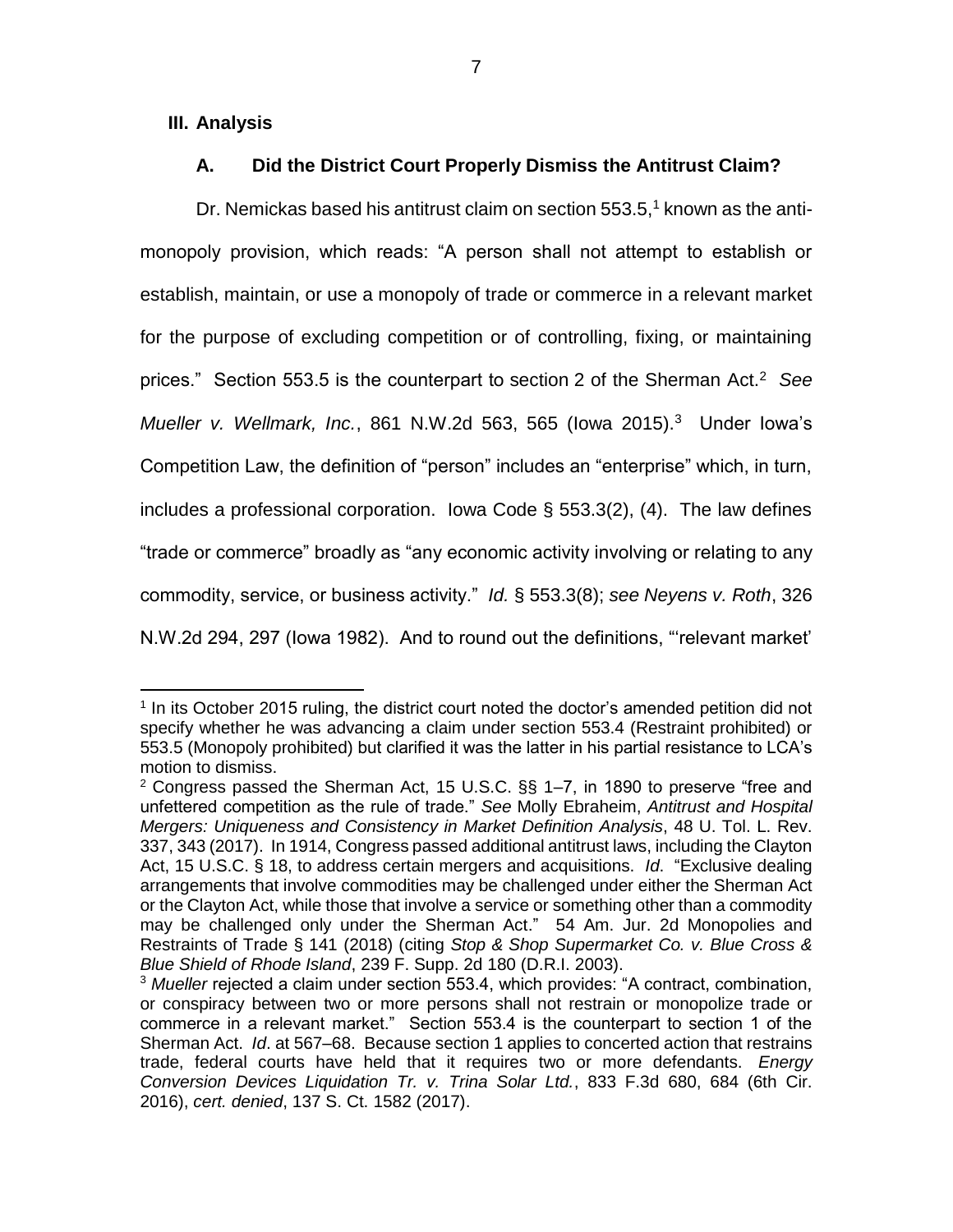means the geographical area of actual or potential competition in a line of commerce, all or any part of which is within this state." lowa Code  $\S$  553.3(6). Iowa's Competition Law lacks a definition for one significant term—monopoly. Stepping into the void, our supreme court defined that term as "the power to control market prices or exclude competition." *Neyens*, 326 N.W.2d at 297 (quoting *United States v. Grinnell Corp.*, 384 U.S. 563, 571 (1966)).

In his April 2015 petition, Dr. Nemickas alleged: "The confidential exclusive anesthesiology services contracts between defendant and each of the hospitals in Cedar Rapids constitute an illegal monopoly." In his July 2015 resistance to LCA's partial motion to dismiss, he alleged the contracts were intended "to establish and maintain a monopoly of anesthesiology services in a relevant market with the purpose of excluding competition and of controlling, fixing or maintaining prices in violation of said law. Iowa Code § 553.5."<sup>4</sup>

 $\overline{a}$ <sup>4</sup> Because Dr. Nemickas named only LCA in his antitrust action, and was unsuccessful in adding the two Cedar Rapids hospitals as defendants, he is unable to pursue a restraintof-trade claim. *See* Iowa Code § 553.4 (requiring proof of a "contract, combination, or conspiracy between two or more persons"); *see also Energy Conversion Devices Liquidation Tr.*, 833 F.3d at 684 (interpreting parallel federal provision to require two or more defendants). And we are skeptical that he could obtain relief under his section 553.5 claim—naming LCA as a single monopolist—given his concentration on LCA's exclusive contracts with the hospitals. In similar suits, the excluding party, the hospital or surgical center, is consistently named as a defendant. *See, e.g.*, *Minnesota Ass'n of Nurse Anesthestists v. Unity Hosp.*, 208 F.3d 655, 657 (8th Cir. 2000); *BCB Anesthesia Care, Ltd. v. Passavant Mem'l Area Hosp. Ass'n*, 36 F.3d 664, 665 (7th Cir. 1994); *Balaklaw v. Lovell*, 14 F.3d 793, 795 (2d Cir. 1994); *Bhan v. NME Hosp., Inc*., 929 F.2d 1404, 1407 (9th Cir. 1991); *Oltz v. St. Peter's Cmty. Hosp*., 861 F.2d 1440, 1442 (9th Cir. 1988); *Konik v. Champlain Valley Physicians Hosp. Med. Ctr.*, 733 F.2d 1007, 1009 (2d Cir. 1984); *New Mexico Oncology v. Presbyterian Healthcare Services*, 169 F. Supp. 3d 1204, 1205 (D.N.M. 2016); *Korshin v. Benedictine Hospital*, 34 F. Supp. 2d 133, 134 (N.D.N.Y. 1999); *Davies v. Genesis Med. Ctr. Anesthesia & Analgesia, P.C.*, 994 F. Supp. 1078, 1085 (S.D. Iowa 1998); *Leyba v. Renger*, 874 F. Supp. 1229, 1231 (D.N.M. 1994); *Rockland Physician Associates, P.C. v. Grodin*, 616 F. Supp. 945, 947 (S.D.N.Y. 1985); *Belmar v. Cipolla*, 475 A.2d 533, 535 (N.J. 1984). But because we affirm the district court's dismissal on the standing question, we need not decide if Dr. Nemickas otherwise states a claim upon which relief can be granted.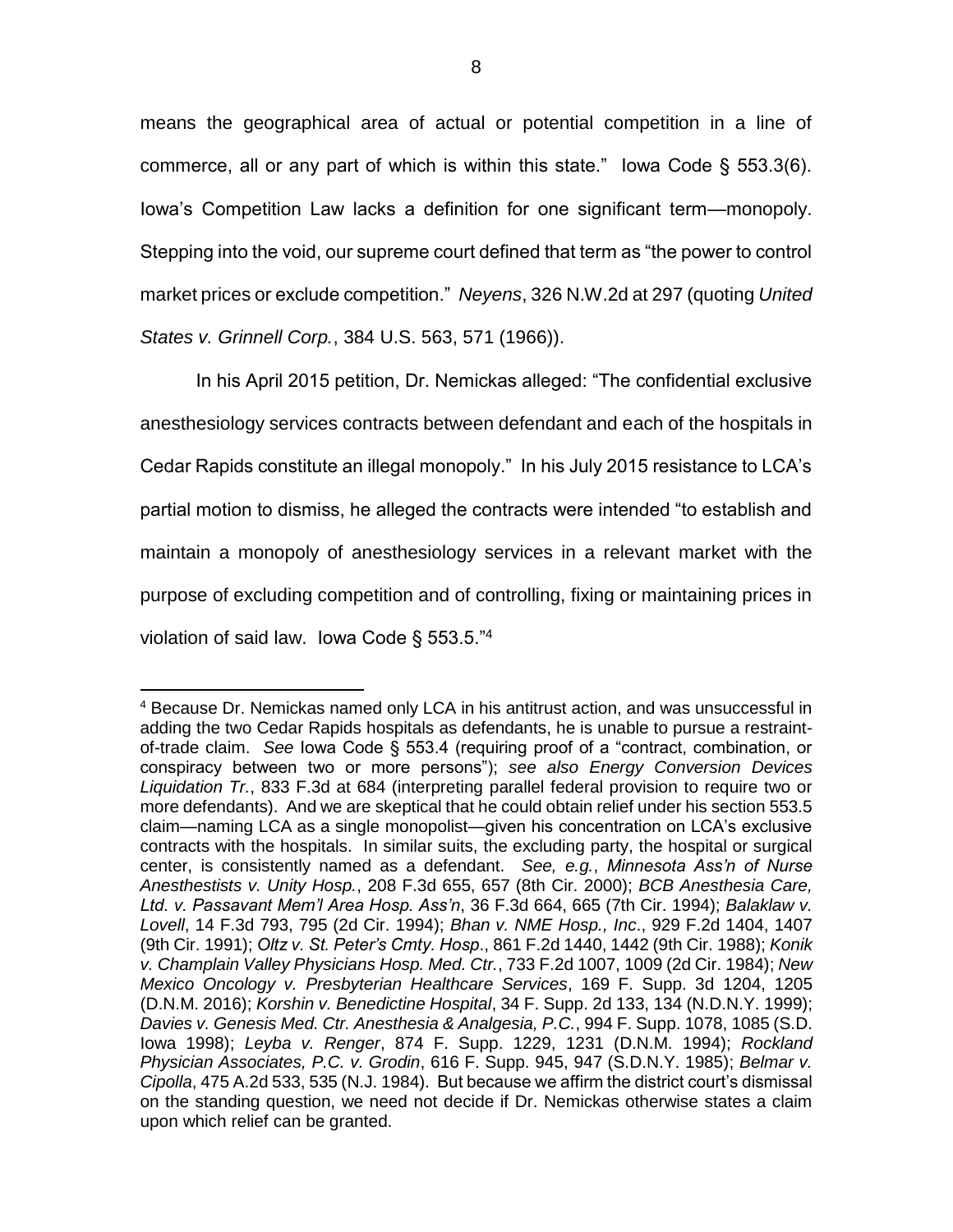So the question before the district court was whether Dr. Nemickas's allegations that LCA engaged in monopolistic practices, taken as true, stated a claim upon which relief could be granted. In considering LCA's motion, the district court recognized dismissal is not a favored resolution. *See Southard*, 734 N.W.2d at 194 (cautioning if viability of a claim is debatable then it should not be dismissed, but endorsing continued use of motions to dismiss when issue is standing). But the district court reasoned dismissal was proper here because Dr. Nemickas neither alleged a valid antitrust injury nor identified a "genuine market-wide anticompetitive effect" from LCA's exclusive contracts with the two Cedar Rapids hospitals. *See Midwest Comm'n. v. Minnesota Twins, Inc*., 779 F.2d 444, 450 (8th Cir. 1985) (holding if injury alleged is not an "antitrust injury," the plaintiff does not have a claim cognizable under the antitrust laws); *Davies*, 994 F. Supp. at 1101 (advising that to avoid dismissal of complaint, plaintiff asserting an attempt-tomonopolize claim must allege a relevant geographic market).

On appeal, Dr. Nemickas contends the district court leaned too heavily on federal law in deciding the standing question. He cites *Comes*, 646 N.W.2d at  $445<sup>5</sup>$  for the proposition that the Iowa Competition Law "does not restrict the class of persons who may bring suit." *See* Iowa Code § 553.12. He further argues *Southard* "refined *Comes*" and held "competitors and consumers as participants in the market are proper anticompetition plaintiffs." *See* 734 N.W.2d at 199. Dr.

<sup>&</sup>lt;sup>5</sup> In *Comes*, our supreme court declined to follow federal precedent on whether indirect purchasers had standing to sue under the Iowa Competition Law. *Id*. at 445–49. The *Comes* court did so because: (1) the language of section 553.12 supported indirect purchaser standing; (2) uniformity only requires a uniform standard of conduct under state and federal law, not a uniform rule as to who may sue; and (3) most federal courts allowed indirect purchasers to sue at the time the Iowa Competition Law was enacted in 1976. *See id.*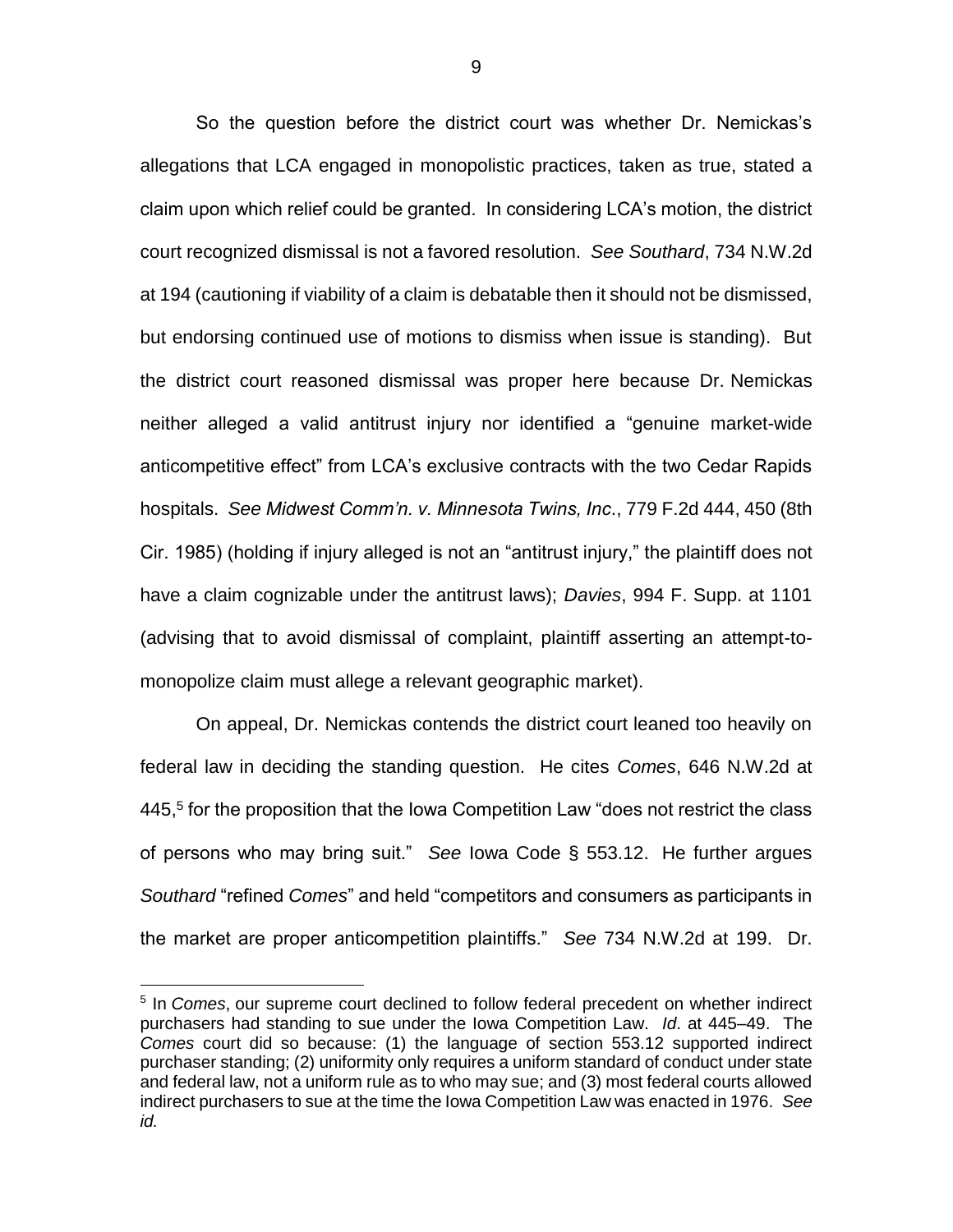Nemickas sees *Comes* and *Southard* through rose-colored glasses. A more cleareyed view of that case law reveals a continued mandate for Iowa courts to follow the "harmonization provision" in section 553.2.<sup>6</sup> *See Comes*, 646 N.W.2d at 446; *see also Southard*, 734 N.W.2d at 196 (clarifying "with respect to setting the outer limits of what injuries are compensable under Iowa's competition law, our decision in *Comes* is narrow"). Accordingly, the district court appropriately looked to federal standing requirements when deciding LCA's motion to dismiss.

Antitrust standing is a more than a search for an injury in fact. *See Todorov v. DCH Healthcare Auth.*, 921 F.2d 1438, 1448 (11th Cir. 1991). It is a search for the proper plaintiff to enforce the antitrust laws. *Id*. To determine standing, we examine "the plaintiff's harm, the alleged wrongdoing by the defendants, and the relationship between them." *Southard*, 734 N.W.2d at 198 (quoting *Associated Gen. Contractors v. Cal. State Council of Carpenters*, 459 U.S. 519, 535 (1983)). We consider five factors: (1) whether the petition asserts a causal connection between the antitrust violation and the plaintiff's alleged harm; (2) if the injury is the type sought to be redressed by antitrust laws; (3) the directness of the injury; (4) whether failing to provide a remedy would leave a significant antitrust violation undetected or unremedied; and (5) whether the damages claimed are highly speculative or abstract. *Id.* Condensed into a more precise test, "[f]irst, a court should determine whether the plaintiff suffered 'antitrust injury'; second, the court

<sup>6</sup> Iowa Code section 553.2 states:

This chapter shall be construed to complement and be harmonized with the applied laws of the United States which have the same or similar purpose as this chapter. This construction shall not be made in such a way as to constitute a delegation of state authority to the federal government, but shall be made to achieve uniform application of the state and federal laws prohibiting restraints of economic activity and monopolistic practices.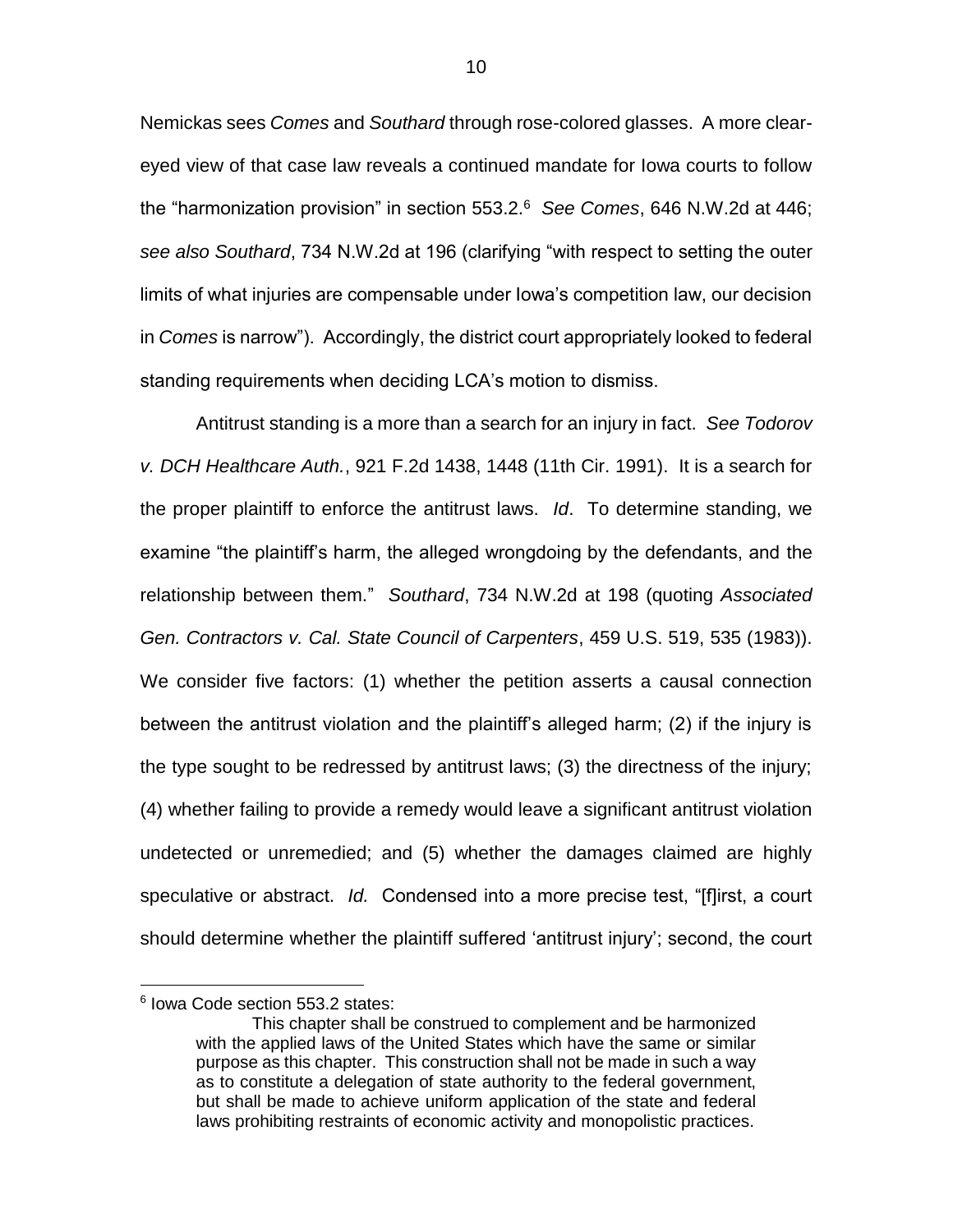should determine whether the plaintiff is an efficient enforcer of the antitrust laws, which requires some analysis of the directness or remoteness of the plaintiff's injury." *Todorov*, 921 F.2d at 1449.

**1.** *No antitrust injury.* Applying the *Southard* test to the facts asserted in Dr. Nemickas's amended petition, we conclude he does not have antitrust standing. His petition does not allege an antitrust injury. He complains LCA's exclusive contracts with the two hospitals bar any anesthesiologist who is not a LCA member from enjoying staff privileges. Dr. Nemickas practiced in Cedar Rapids for several years under the exclusive contracts. He was only prevented from practicing at the local hospitals after leaving LCA. His alleged injury, the inability to practice at St. Luke's and Mercy, resulted from his separation from LCA not the exclusive contracts.

And even considering his current inability to practice at the hospitals without regard to his separation from LCA, Dr. Nemickas does not allege the type of injury protected by antitrust laws. *See Next Generation Realty, Inc. v. Iowa Realty Co., Inc.*, 686 N.W.2d 206, 208 (Iowa 2004) ("Antitrust is in place to protect the market, not any individual merchant doing business there."); *see also Atl. Richfield Co. v. USA Petroleum Co.*, 495 U.S. 328, 338 (1990) ("The antitrust laws protect *competition*, not *competitors*." (quoting *Brown Shoe Co. v. United States*, 370 U.S. 294, 320 (1962))).

Dr. Nemickas asserts in his amended petition that patients in Cedar Rapids "have no availability of any alternative anesthesiology services" except those of LCA, and he alleges LCA "dominates and controls charges and prices" for those services. But Dr. Nemickas doesn't share whatever hardship patients may suffer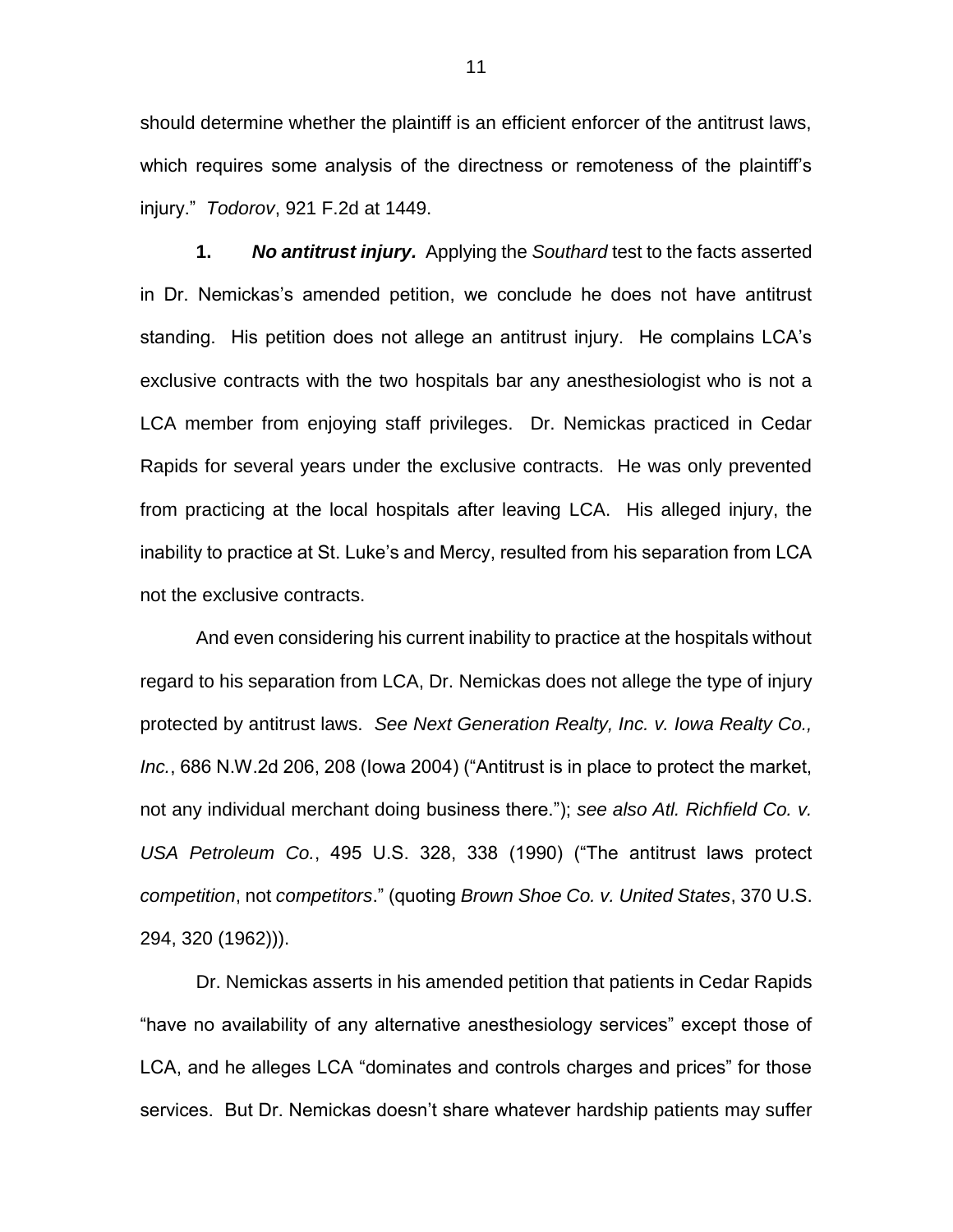based on LCA's market dominance. His ox is being gored in a different quarter. His personal financial hit—resulting from being let go by a practice that has an exclusive contract with two local hospitals—differs from any injury to the competitive marketplace. *See Scott v. Galusha*, 890 S.W.2d 945, 950 (Tex. App. 1994) ("[A] plaintiff does not have antitrust standing to prosecute an economic injury to himself unless that injury corresponds to an injury of the same type to the relevant market."); *see also In re Crude Oil Commodity Futures Litig*., 913 F. Supp. 2d 41, 57 (S.D.N.Y. 2012) ("The antitrust standing requirement weeds out claims by jilted competitors against firms that legitimately outperform them or choose not to partner with them.").

Iowa's antitrust provisions are "not intended to deal with claimed wrongs inflicted on individual parties. Their function is only to foster the public's access to a freely competitive market." *Next Generation Realty, Inc.*, 686 N.W.2d at 208. The *Next Generation* court rejected the claim of a disgruntled competitor, waxing:

The marketplace is often unfair, sometimes brutal; sometimes tortious acts take place there. Chapter 553 presupposes all this. But, until an act impacts on the public's access to a competitive market, the injured are left to proceed with traditional tort or contract remedies. Iowa Code chapter 553 simply does not provide a remedy for a private wrong.

*Id.* at 208–09. The district court correctly determined Dr. Nemickas did not allege an antitrust injury as necessary to proceed under chapter 553.

**2.** *Not efficient enforcer***.** Even had Dr. Nemickas alleged an antitrust injury he would be ill-suited to bring an antitrust claim because he is not an efficient enforcer. Medical practitioners denied privileges at one or more hospitals in a geographic area face a difficult task in establishing standing to bring an antitrust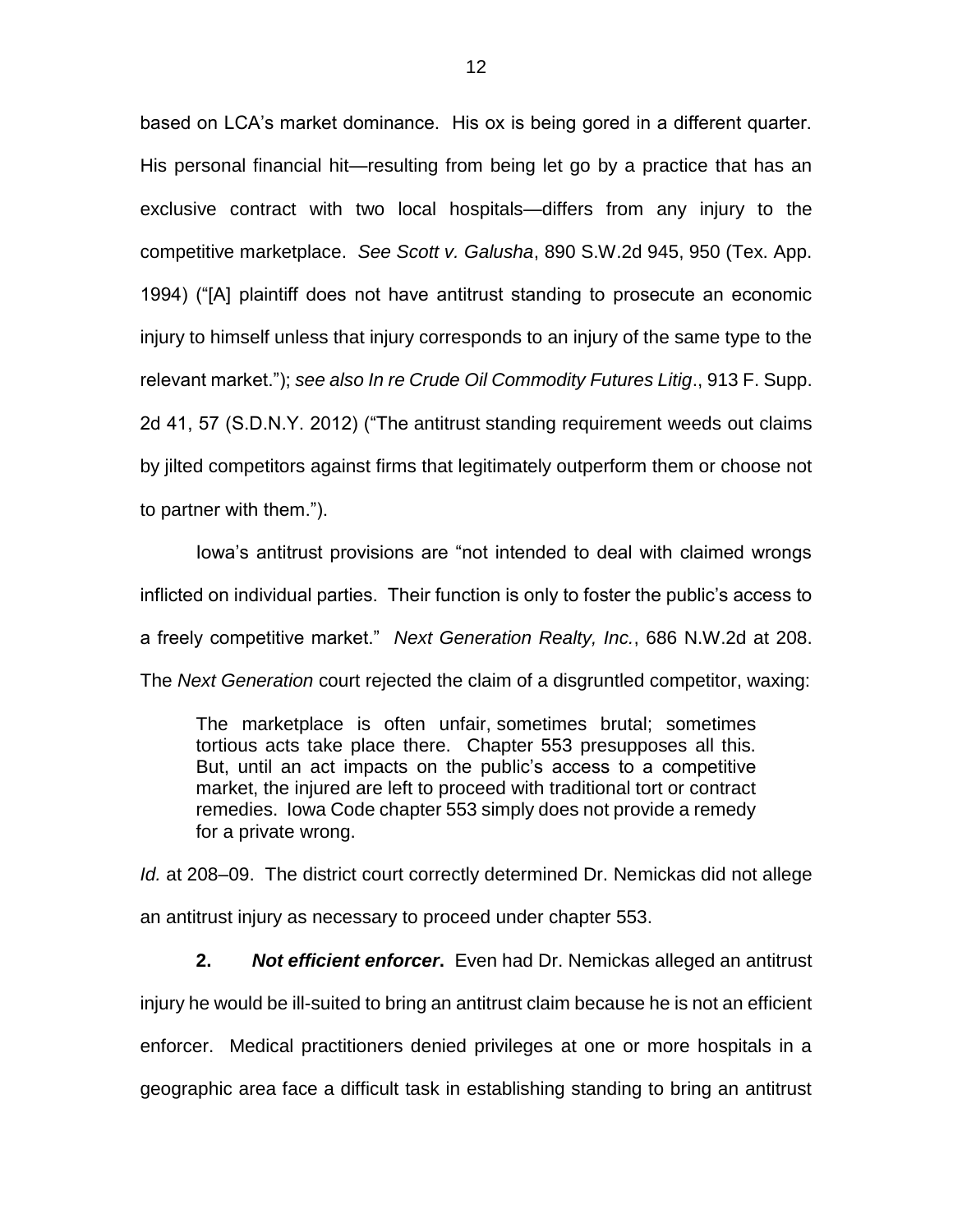claim. *See, e.g., Davies*, 994 F. Supp. at 1093–96 (finding anesthesiologist did not establish efficient enforcer status). An "efficient enforcer" of antitrust laws is one who can proficiently vindicate the legislative goals. *See Todorov*, 921 F.2d at 1450 (analyzing five factors: (1) the directness or indirectness of the asserted injury; (2) whether there exists an identifiable class of persons motivated to vindicate the public interest in antitrust enforcement; (3) the nature of the damages; (4) the importance of avoiding duplicate recoveries; and (5) whether the plaintiff can enforce an antitrust judgment).

Dr. Nemickas asserts an average consumer is ill-equipped to notice changes in availability, quality, and price of anesthesiology services—making a competitor, like him, better suited to serve as an enforcer. On the contrary, Dr. Nemickas could benefit from LCA's exclusive contracts with the hospitals because consumers may seek out alternative sources for anesthesiology services. *See Davies*, 994 F. Supp. at 1096 (noting if the defendant began charging more for anesthesiology services or providing lower quality care then consumers will seek out alternative care with other facilities or physicians). And if the exclusive contracts do result in higher prices and a lower level of care "these effects will not be missed by patient-consumers or insurers." *See Kochert v. Greater Lafayette Health Servs., Inc.*, 463 F.3d 710, 719 (7th Cir. 2006).

Dr. Nemickas failed to allege an antitrust injury and would not be an efficient enforcer of such claim.<sup>7</sup> Because Iowa antitrust statute is guided by federal law,

 $7$  Because we conclude the district court properly dismissed the petition on these standing grounds, we need not reach the question whether Dr. Nemickas correctly identified the relevant anesthesiology market as the two hospitals in Cedar Rapids.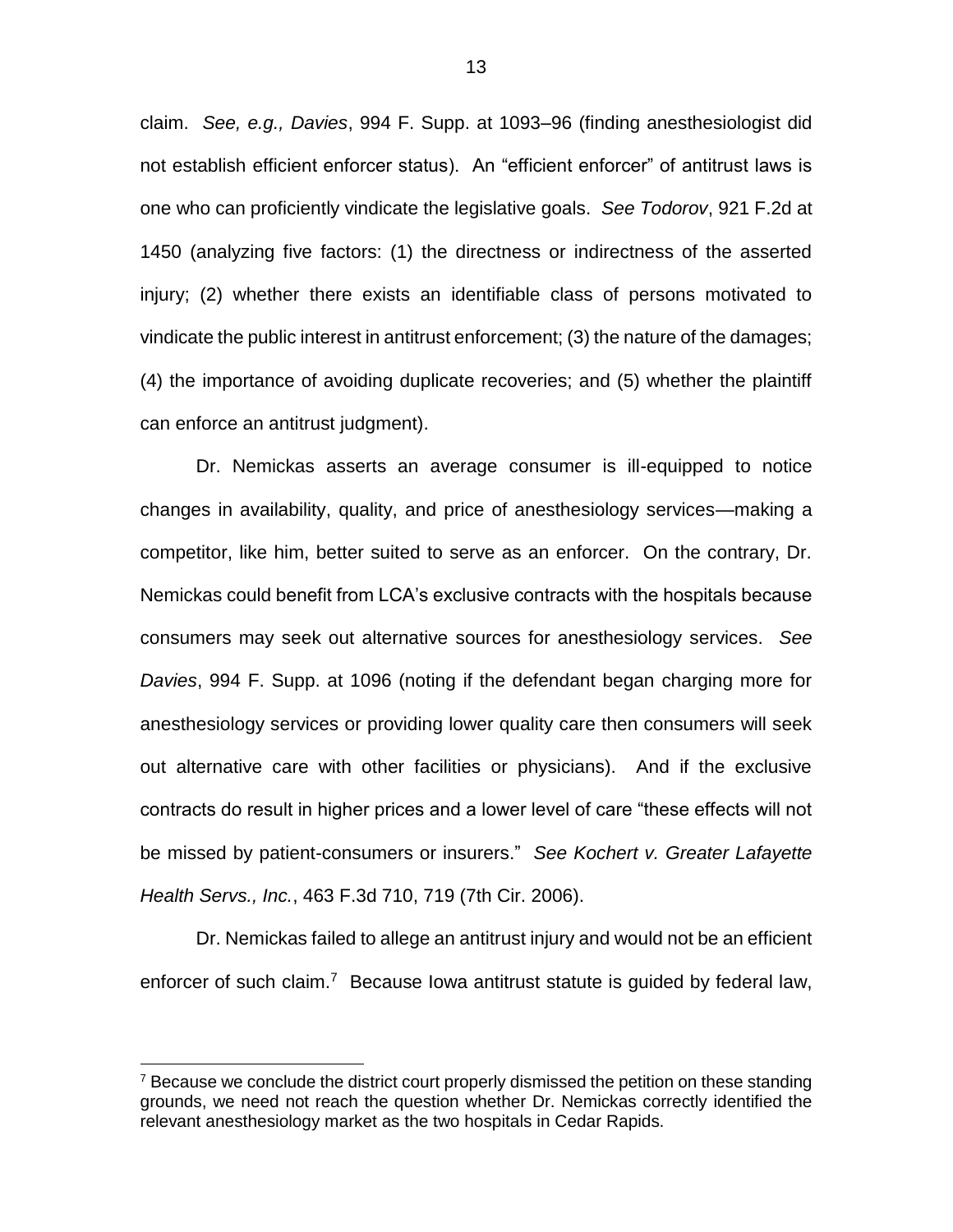we are not inclined to diverge from a well-established body of federal precedent rejecting antitrust standing for claims by physicians challenging exclusive contracts. *See, e.g.*, *Jefferson Parish Hosp. Dist. No. 2 v. Hyde*, 466 U.S. 2, 31 (1984) (abrogated on other grounds by *Illinois Tool Works Inc. v. Independent Ink, Inc.*, 547 U.S. 28 (2006)); *Balaklaw*, 14 F.3d at 797; *Konik*, 733 F.2d at 1015; *Korshin*, 34 F. Supp. 2d at 138; *Davies*, 994 F. Supp. at 1096. Any expansion of antitrust standing is best left to our supreme court. *See Rosauer Corp. v. Sapp Dev., L.L.C.*, 856 N.W.2d 906, 907 (Iowa 2014) (finding appropriate for court of appeals to defer to supreme court on whether to extend reach of "implied warranty of workmanlike construction").

### **B. Did the District Court Abuse its Discretion by Denying Attempts by Dr. Nemickas to Amend His Petition?**

Dr. Nemickas next argues he was "given no opportunity to remedy or substantiate his petition." At issue is (1) a motion for leave to amend petition filed July 24, 2015; (2) an amendment to the motion for leave to amend petition filed August 12, 2015; and (3) a motion for extension of time filed October 14, 2015, to "plead over" in accordance with *Nesper Sign & Neon Co. v. Nugent,* 168 N.W.2d 805 (Iowa 1969). In its appellee's brief, LCA interprets these motions as Dr. Nemickas's efforts to advance three purposes: (1) add a tortious interference claim<sup>8</sup>; (2) add the two hospitals as antitrust defendants; and (3) "bolster his allegations that he had suffered an antitrust injury, primarily by seeking to claim

<sup>&</sup>lt;sup>8</sup> LCA did not resist addition of the tortious interference claim. The district court addressed the merits of that claim, as does LCA on appeal. Accordingly, we reach the merits of this claim later in this opinion.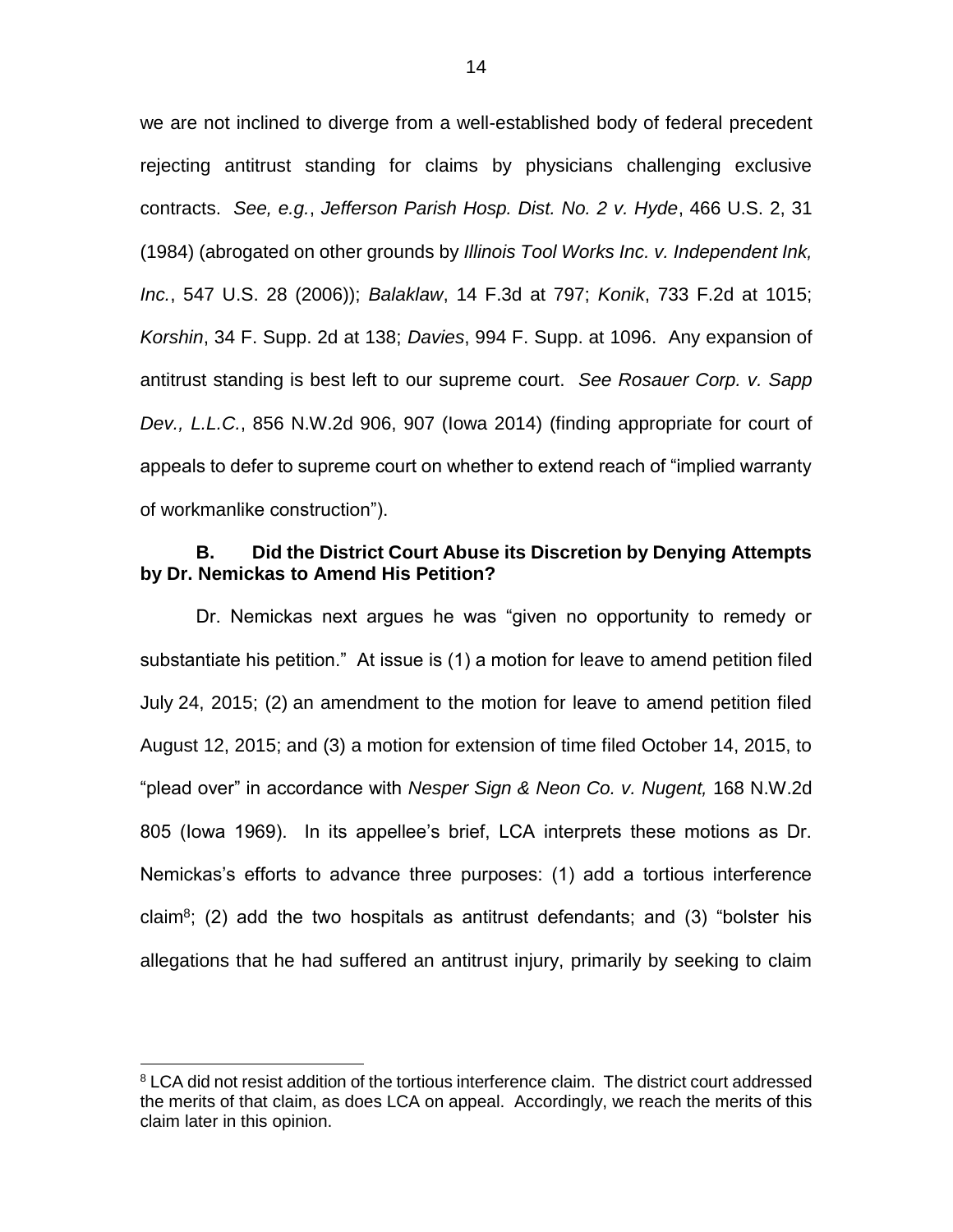that he was prosecuting the antitrust claims on behalf of not only himself, but unidentified 'consumers.'"

We first address the district court's refusal to accept the amendments filed on July 24 and August 12. In reviewing the district court's exercise of discretion, we start with the language of the applicable rule:

A party may amend a pleading once as a matter of course at any time before a responsive pleading is served or, if the pleading is one to which no responsive pleading is required and the action has not been placed upon the trial calendar, the party may so amend it at any time within 20 days after it is served. Otherwise, a party may amend a pleading only by leave of court or by written consent of the adverse party. Leave to amend, including leave to amend to conform to the proof, shall be freely given when justice so requires.

Iowa R. Civ. P. 1.402(4). As a matter of practice, district courts should permit amendments and treat denials as the exception. *Baker v. City of Iowa City*, 867 N.W.2d 44, 51 (Iowa 2015). And "[t]he district court should allow amendments so long as the amendment does not substantially change the issues in the case*." Id.* Even amendments substantially changing the issues are permissible so long as the defendant is "not prejudiced or unfairly surprised." *Id.*

Here, the district court rejected the doctor's motion to add the hospitals as parties because it determined Dr. Nemickas lacked standing and dismissed the chapter 553 claim leaving no surviving claim relevant to the hospitals. That rejection was not an abuse of discretion because the amendment would not have altered the outcome of the suit. The same rationale supports Dr. Nemickas's belated attempts to bolster his allegations concerning the antitrust injury by claiming he brought suit on behalf of consumers. The district court did not abuse its discretion in denying Dr. Nemickas's request to amend his pleadings.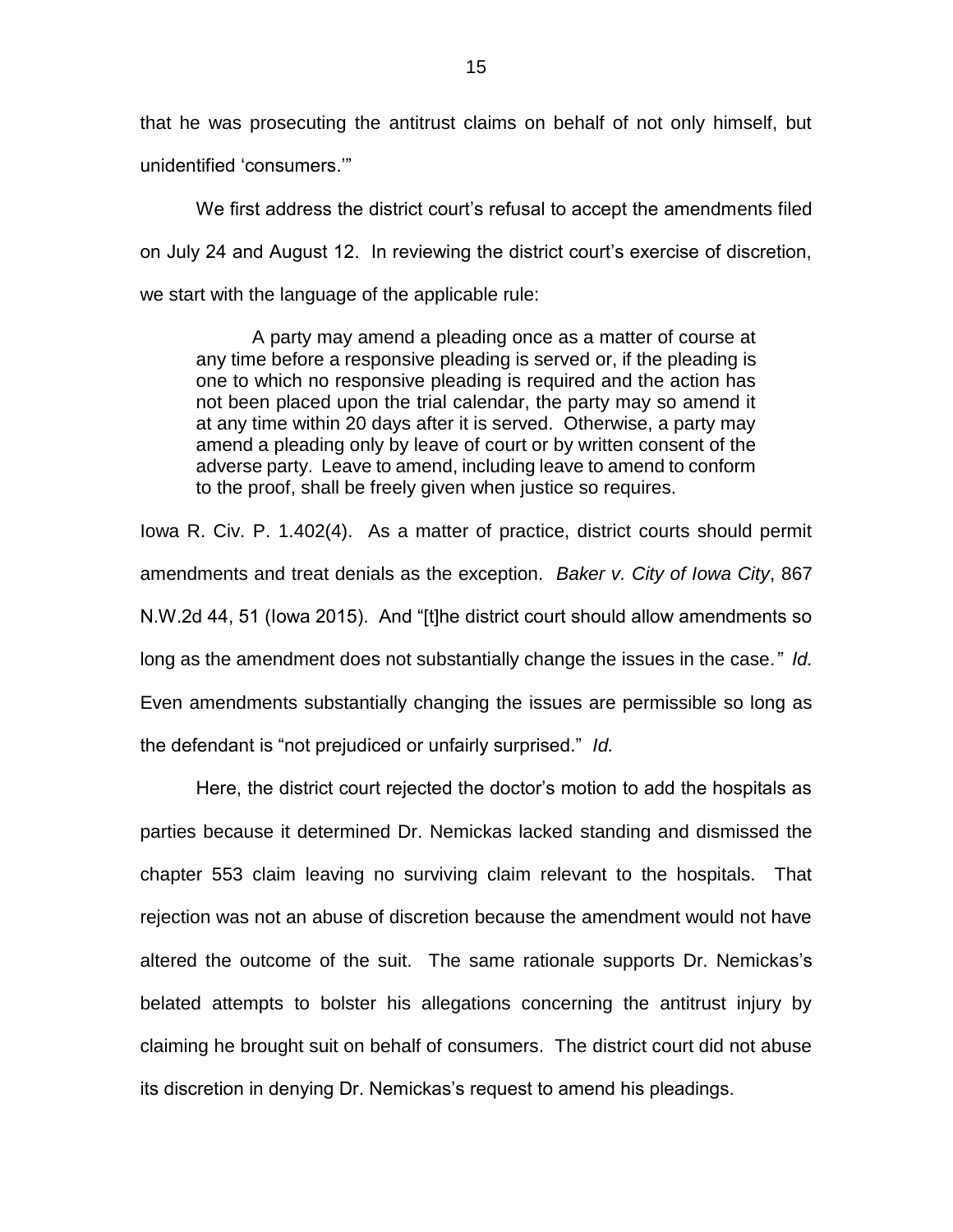Dr. Nemickas also complains he was denied permission to "plead over" to correct deficiencies in his petition under Iowa Rule of Civil Procedure 1.444.<sup>9</sup> The district court correctly concluded Dr. Nemickas could not rely on the "pleading over" language in rule 1.444 and its interpretation in *Nesper Sign*. In *Nesper Sign*, the plaintiff misnamed the defendant, Nugent, as an individual rather than a corporation, but otherwise filed a legitimate cause of action. 168 N.W.2d at 806– 07. In the present case, Dr. Nemickas did not misidentify a defendant through inadvertent error. Rather, he identified LCA as the sole defendant and failed to name either hospital as a defendant in his original amended petition. In concluding Dr. Nemickas was not an efficient enforcer of Iowa's antitrust law, the district court did not require or permit further pleading. Accordingly, rule 1.444 did not apply. *See Hubbard v. Marsh*, 32 N.W.2d 67, 68 (Iowa 1948).

<sup>9</sup> Iowa Rule of Civil Procedure 1.444 states:

If a party is required or permitted to plead further by an order or ruling, the clerk shall forthwith mail or deliver notice of such order or ruling to the attorneys of record. Unless otherwise provided by order or ruling, such party shall file such further pleading within ten days after such mailing or delivery; and if such party fails to do so within such time, the party thereby elects to stand on the record theretofore made. On such election, the ruling shall be deemed a final adjudication in the trial court without further judgment or order; reserving only such issues, if any, which remain undisposed of by such ruling and election.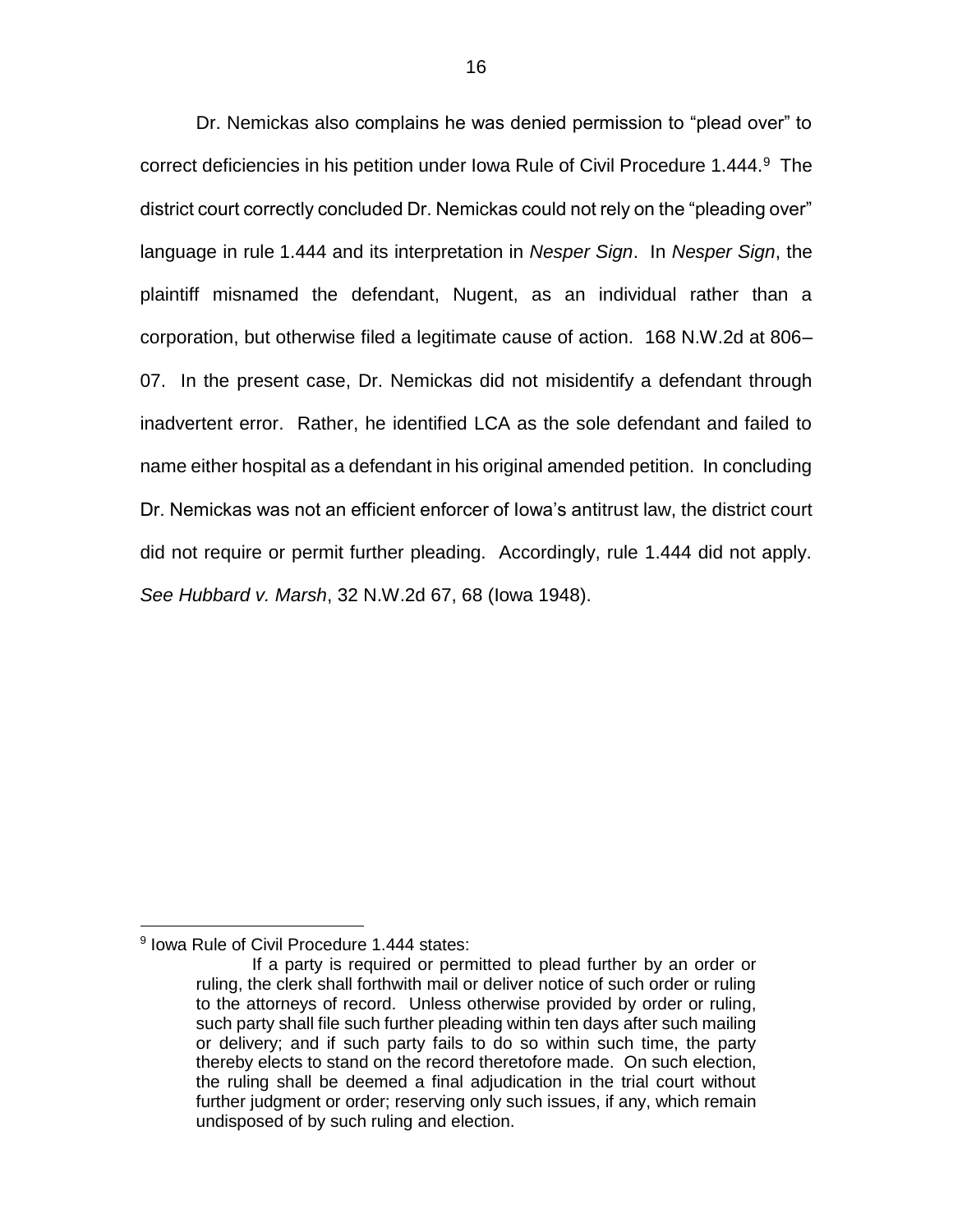## **C. Did the District Court Properly Grant Summary Judgment on the Remaining Claims?**

Summary judgment is appropriate when there is no genuine issue of material fact and the moving party is entitled to judgment as a matter of law. Iowa R. Civ. P. 1.981(3). We view the summary-judgment "record in the light most favorable to the nonmoving party and will grant that party all reasonable inferences that we can draw from the record." *See Estate of Gray ex rel. Gray v. Baldi*, 880 N.W.2d 451, 455 (Iowa 2016) (quoting *Cawthorn v. Catholic Health Initiatives Iowa Corp.*, 806 N.W.2d 282, 286 (Iowa 2011)). As the moving party, LCA must prove the facts are undisputed. *See Phillips v. Covenant Clinic*, 625 N.W.2d 714, 717 (Iowa 2001). And "[e]ven when the facts are undisputed, summary judgment is inappropriate if reasonable minds could draw different inferences from those facts." *Frontier Leasing Corp. v. Links Eng'g, LLC*, 781 N.W.2d 772, 775–76 (Iowa 2010) (quoting *Colonial Baking Co. of Des Moines v. Dowie*, 330 N.W.2d 279, 282 (Iowa 1983)). The district court must not reach credibility determinations in granting summary judgment; assessments of what evidence to believe are left to the trier of fact. *See id.* at 776.

#### 1. **Breach of Contract**

"A party breaches a contract when, without legal excuse, it fails to perform any promise which forms a whole or a part of the contract." *Molo Oil Co. v. River City Ford Truck Sales, Inc.*, 578 N.W.2d 222, 224 (Iowa 1998) (citing *Magnusson Agency v. Pub. Entity Nat'l Co.*, 560 N.W.2d 20, 27 (Iowa 1997)). To show LCA breached the employment contract, Dr. Nemickas was required to satisfy five elements: (1) a contract existed; (2) its terms and conditions were established; (3)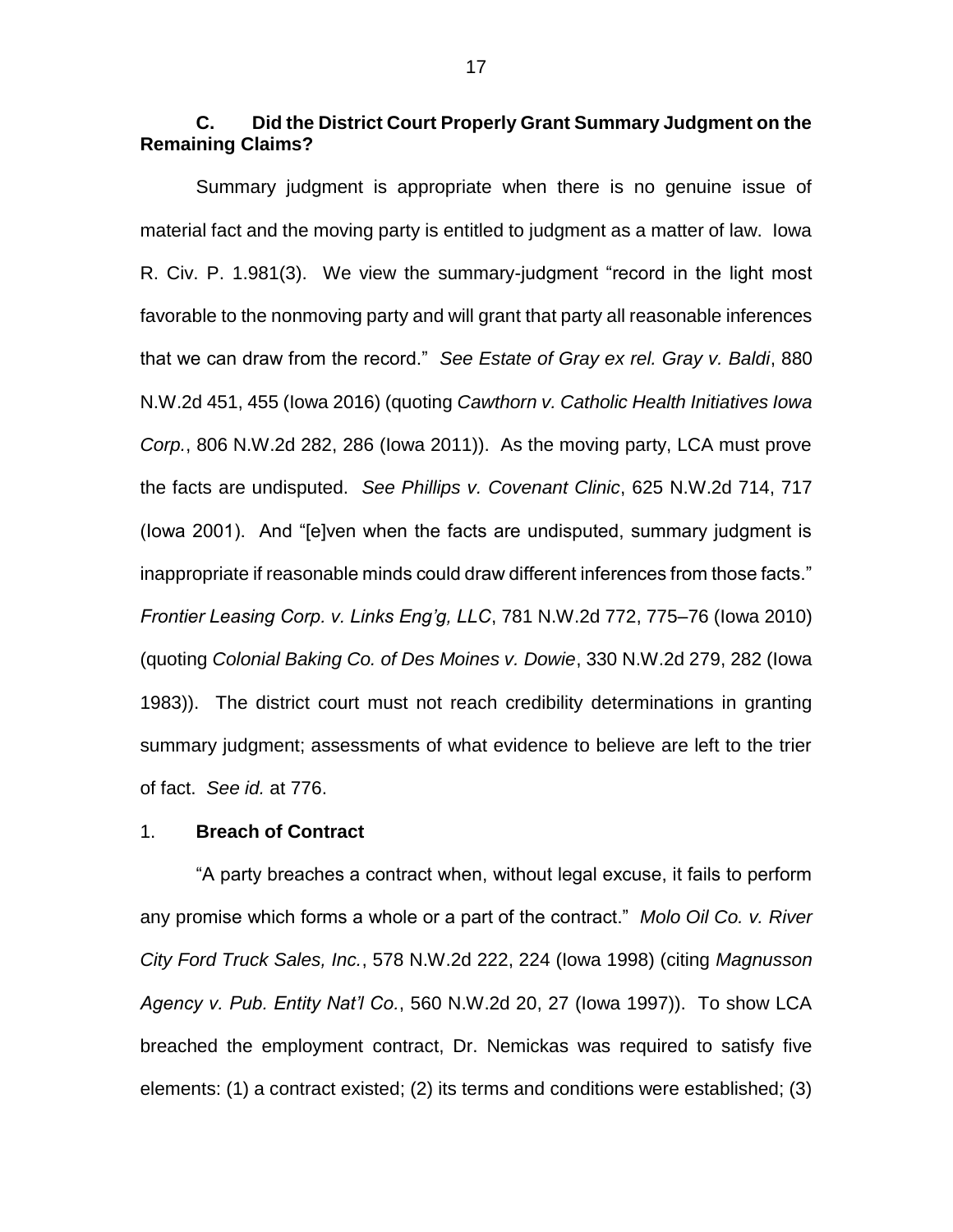he performed those required terms and conditions; (4) LCA breached the contract in a particular way; and (5) Dr. Nemickas suffered damages as a result of the breach. *See id.*

Dr. Nemickas insists the employee handbook and LCA's bylaws served as contracts between him and LCA. He further claims LCA breached contractual guarantees by not conducting a proper peer-review procedure. He also contends he did not have a chance to address all of the allegations against him.

As an initial matter, the district court decided the handbook was not a binding contract. The handbook explicitly stated "these documents are not a contract of employment and that my employment relationship with [LCA] is voluntary and subject to the terms of my Employment Contract," and Dr. Nemickas signed his name below this disclaimer. We agree with the district court that the handbook was specific in avoiding the creation of a contract. *See Vick v. Heatilator, Inc.*, 537 N.W.2d 810, 812 (Iowa Ct. App. 1995).

Next, the district court decided LCA complied with the peer-review and grievance procedures set out in its bylaws. That process allowed Dr. Nemickas to counter the allegations against him in writing and at the grievance committee and shareholder meetings. Dr. Nemickas presented a ten-page response, spoke with the grievance committee, presented to the shareholders and participated in the shareholder vote. The district court found Dr. Nemickas was afforded due process and LCA met each requirement set out in the bylaws. Accordingly, the court decided the doctor had not presented a genuine issue of material fact as to any breach of the employment contract by LCA. We find no error in the court's conclusion.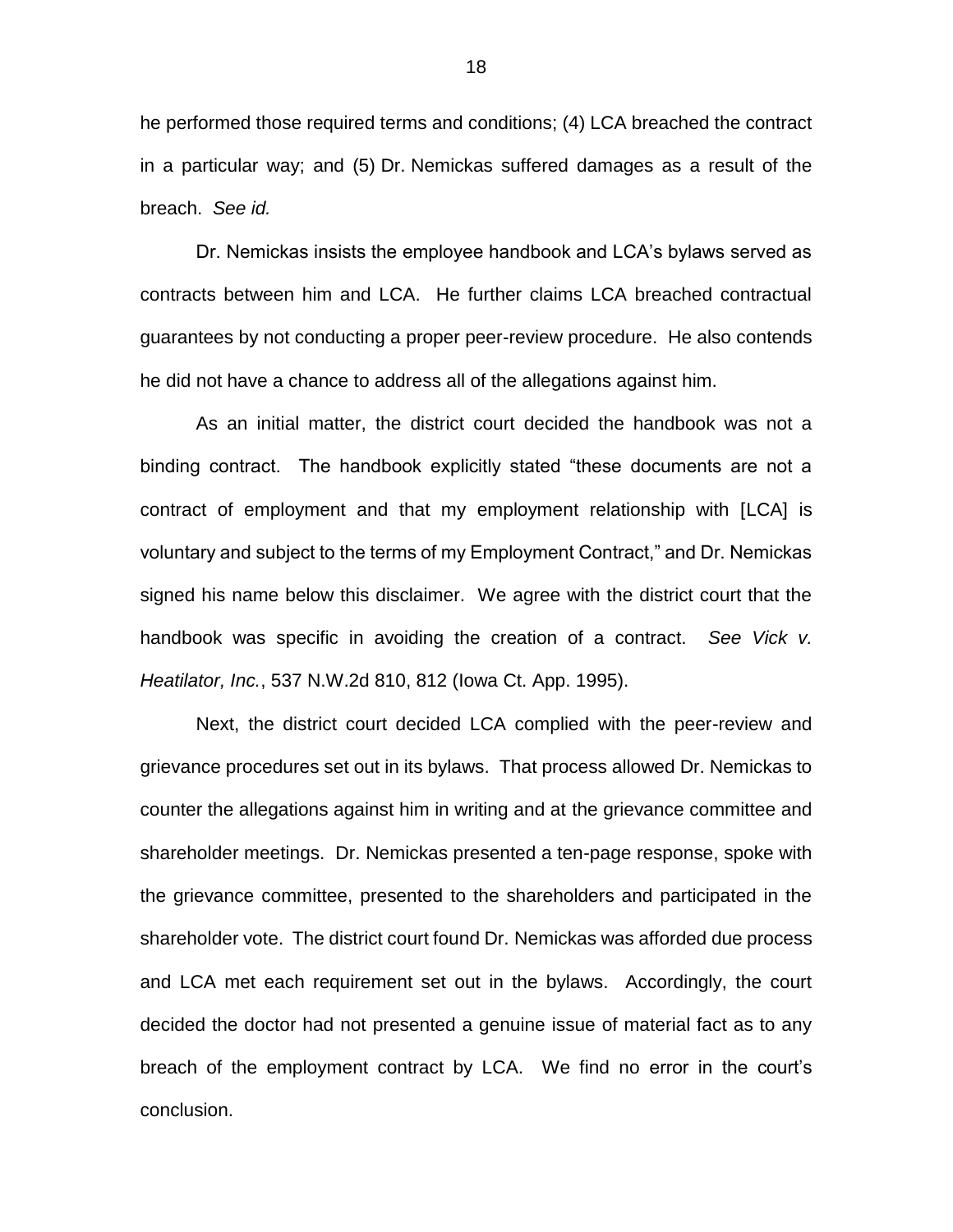```
2. Fraudulent Inducement/Misrepresentation/Good Faith & Fair Dealing
```
Dr. Nemickas next asserts LCA misled the shareholders in connection with his termination in violation of an implied duty of good and fair dealing. Specifically, he claims LCA purported to share negative results from a peer review when no true peer review was conducted; LCA inaccurately alleged his conduct threatened its contracts with the hospitals; LCA alleged he had a high number of "no-requests" from doctors who work with the group's anesthesiologists when he had no opportunity to determine the veracity of that data; LCA would waive the noncompete clause in Dr. Nemickas's employment contract; and "putative concerns raised by LCA as required by court order were a pretext to other positive pressures being exerted from outside the group." On appeal, Dr. Nemickas argues Iowa courts should recognize an implied duty of good faith and fair dealing in all contracts.

To prove LCA engaged in fraudulent representation or inducement, Dr. Nemickas was required to show the following elements: (1) LCA made a representation; (2) that proved to be false; (3) the representation was material; (4) LCA did so with scienter; (5) LCA intended to deceive the shareholders; (6) the shareholders relied on the misrepresentation; and (7) Dr. Nemickas suffered damages as a result. *See Whalen v. Connelly*, 545 N.W.2d 284, 294 (Iowa 1996).

The district court determined Dr. Nemickas had not met his "burden of production as to any of the elements of a claim of fraudulent inducement to generate a viable jury question." We agree with the district court's determination. Dr. Nemickas failed to present baseline facts from which a jury could find LCA made false representations to the shareholders with an intent to deceive them.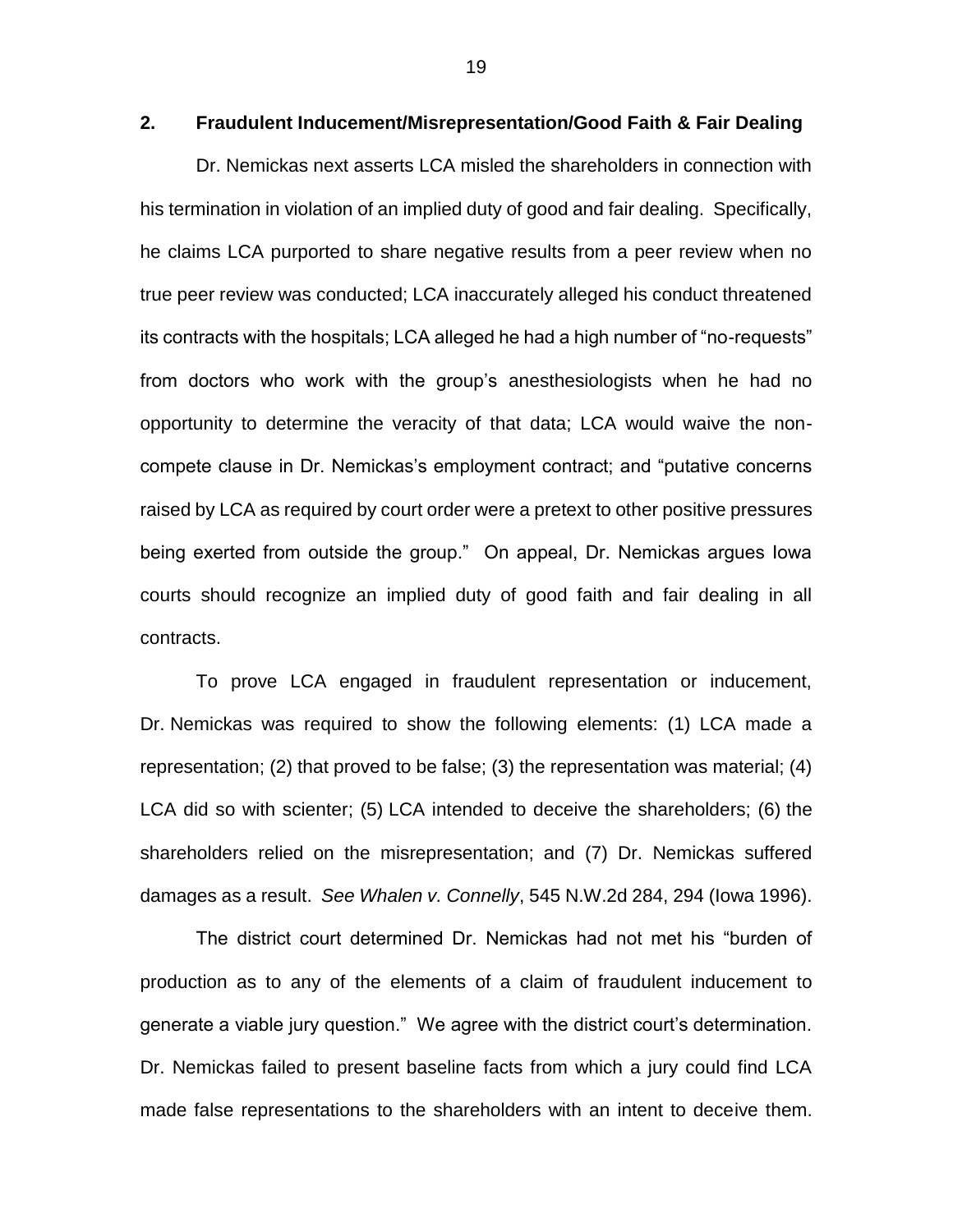Rather, the grievance committee presented reports of Dr. Nemickas's misconduct that it gathered in response to a court order obtained by the doctor. Moreover, as LCA points out on appeal, the practice group did not need a "pretext" to fire Dr. Nemickas; the employment contract allowed for voluntary termination for any reason or no reason upon ninety days' notice, which Dr. Nemickas received.

On the issue of an implied duty of good faith and fair dealing, Dr. Nemickas acknowledges our supreme court has not applied the doctrine to employment contracts. *See, e.g.*, *Fogel v. Trustees of Iowa Coll.*, 446 N.W.2d 451, 456 (Iowa 1989); *see also Anderson v. Douglas & Lomason Co.*, 540 N.W.2d 277, 282 (Iowa 1995) ("We have consistently rejected recognition of a covenant of good faith and fair dealing."). But Dr. Nemickas contends his contract with LCA included this implied duty and that LCA had "an even higher duty" to him because its shareholders were fiduciaries. Dr. Nemickas is asking to expand the application of this doctrine beyond the existing Iowa precedent. We believe any such an expansion would be better left to our supreme court. *See Rosauer*, 856 N.W.2d at 907.

#### **3. Tortious Interference**

In his final claim, Dr. Nemickas seeks damages based on LCA's alleged interference with his existing and prospective business contracts—the interference, according to Dr. Nemickas, is LCA's act of maintaining exclusive contracts that allow only LCA anesthesiologists to provide services at the two Cedar Rapids hospitals.

To prove LCA's tortious interference with Dr. Nemickas's *existing*  contractual relationships he must show: (1) an *existing* valid contractual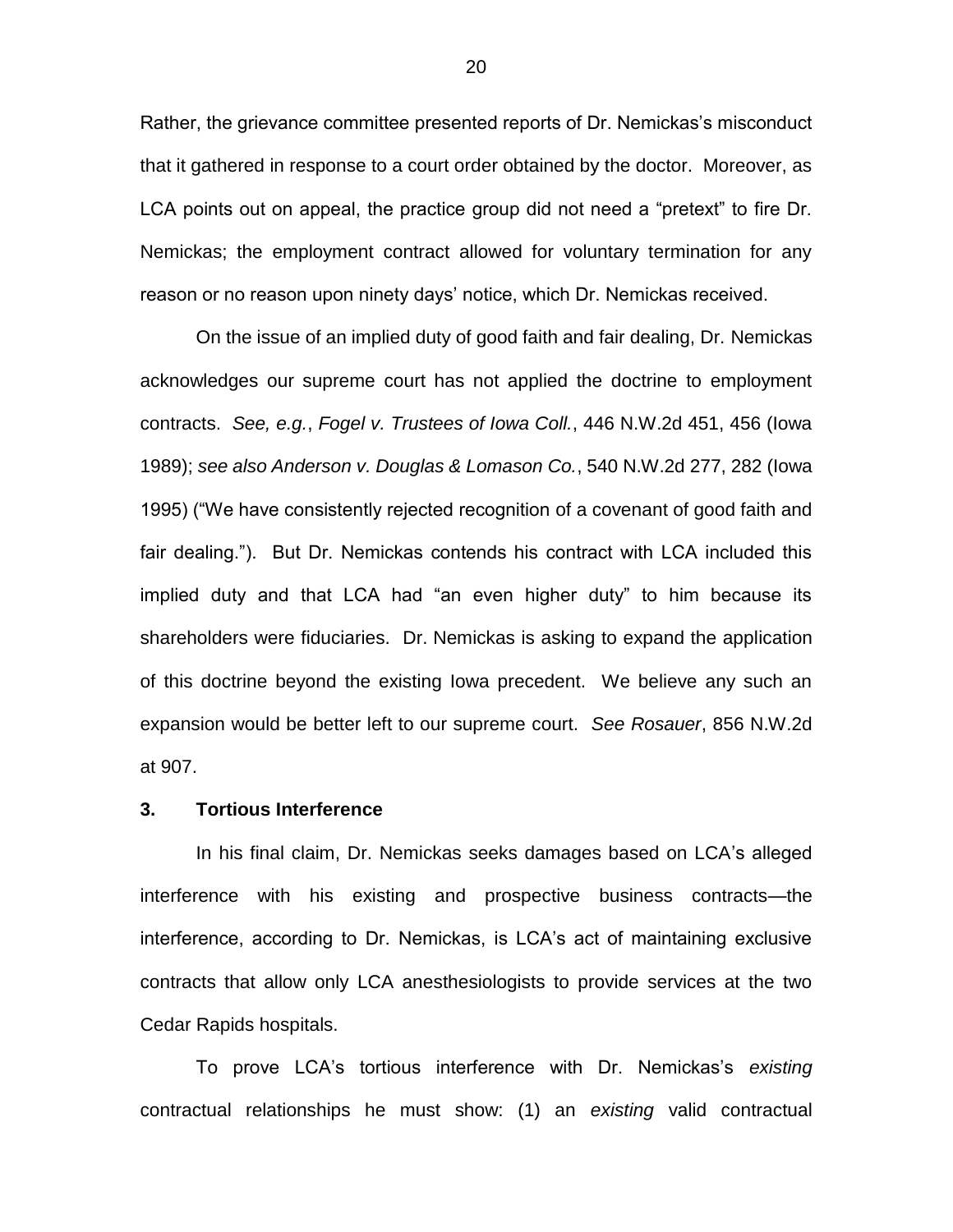relationship or business expectancy; (2) knowledge of this by the interferer; (3) intentional interference inducing or causing a breach or termination of the relationship or expectancy; and (4) resulting damages. *Locksley v. Anesthesiologists of Cedar Rapids, P.C.*, 333 N.W.2d 451, 457 (Iowa 1983). Similarly, to prove tortious interference with a *prospective* contractual relationship Dr. Nemickas must show: (1) a *prospective* contractual or business relationship; (2) that LCA knew of the prospective relationship; (3) LCA intentionally and improperly interfered with the relationship; (4) LCA's interference caused the relationship to fail to materialize; and (5) resulting damages. *See Iowa Coal Min. Co. v. Monroe Cty.*, 555 N.W.2d 418, 438 (Iowa 1996). And interference with a prospective contract requires Dr. Nemickas to show LCA's sole or predominant reason for interfering was to financially injure or destroy him. *See Tredrea v. Anesthesia & Analgesia, P.C.*, 584 N.W.2d 276, 283 (Iowa 1998).

The district court concluded Dr. Nemickas failed to demonstrate that a reasonable jury could find LCA entered into the exclusive contracts with the sole or predominant purpose of interfering with Dr. Nemickas's business relationships with patients and physicians at the two hospitals. The district court continued: "In fact, Dr. Nemickas consented to and benefited from these contracts." We find no error in the district court's conclusion.

We recognize Dr. Nemickas, as the nonmoving party, "is entitled to all reasonable inferences in a motion for summary judgment." *See Green v. Racing Ass'n of Cent. Iowa*, 713 N.W.2d 234, 246 (Iowa 2006). But "the requirement to identify specific facts in response to a summary judgment motion includes the requirement to identify those facts that support the inference sought to be drawn."